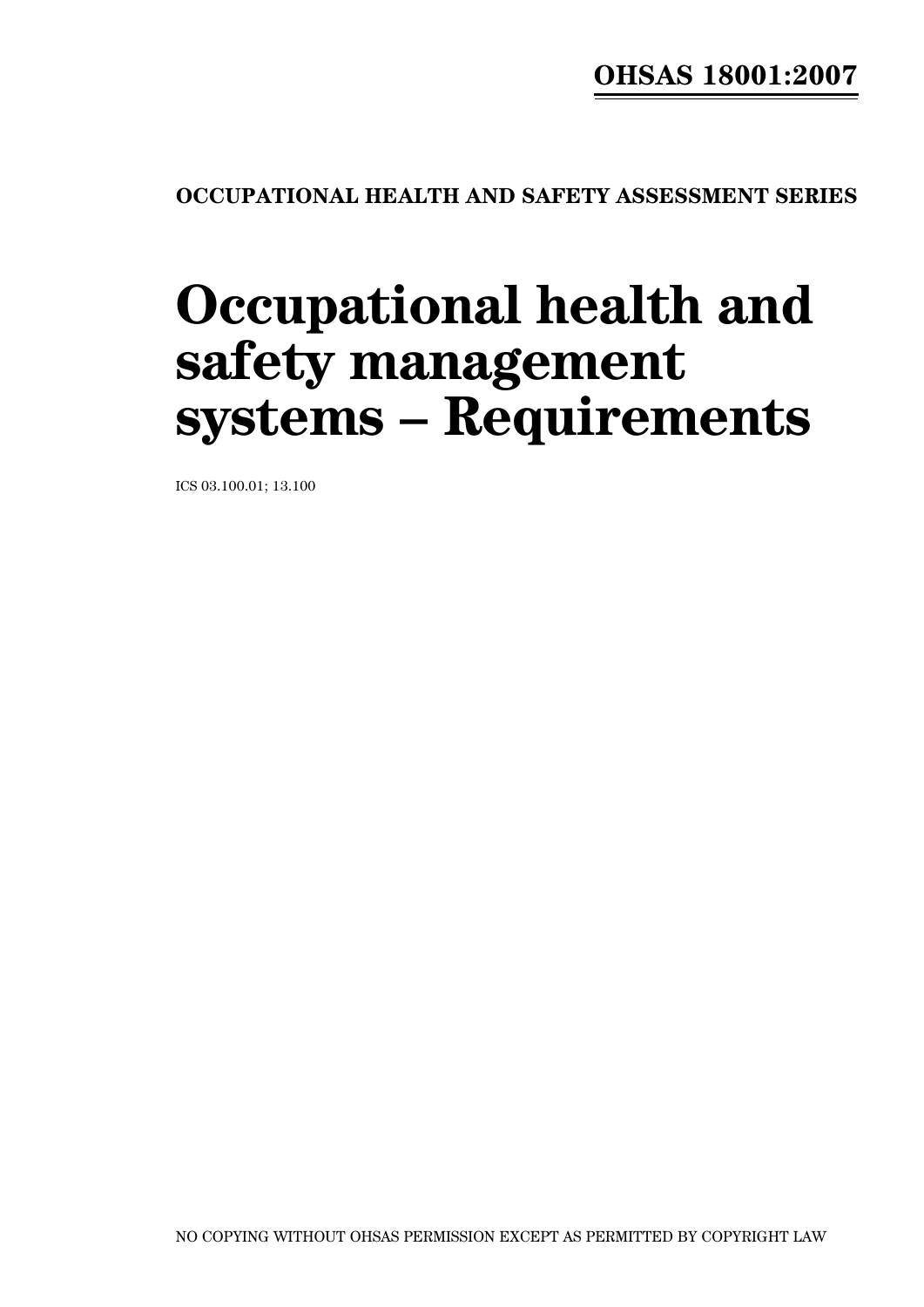$\blacksquare$ 

#### **Publishing and copyright information**

The OHSAS Project Group copyright notice displayed in this document indicates when the document was last issued.

© OHSAS Project Group 2007

ISBN 978 0 580 50802 8

### **Publication history**

First published July 2007

#### **Amendments issued since publication**

Amd. no. Date Text affected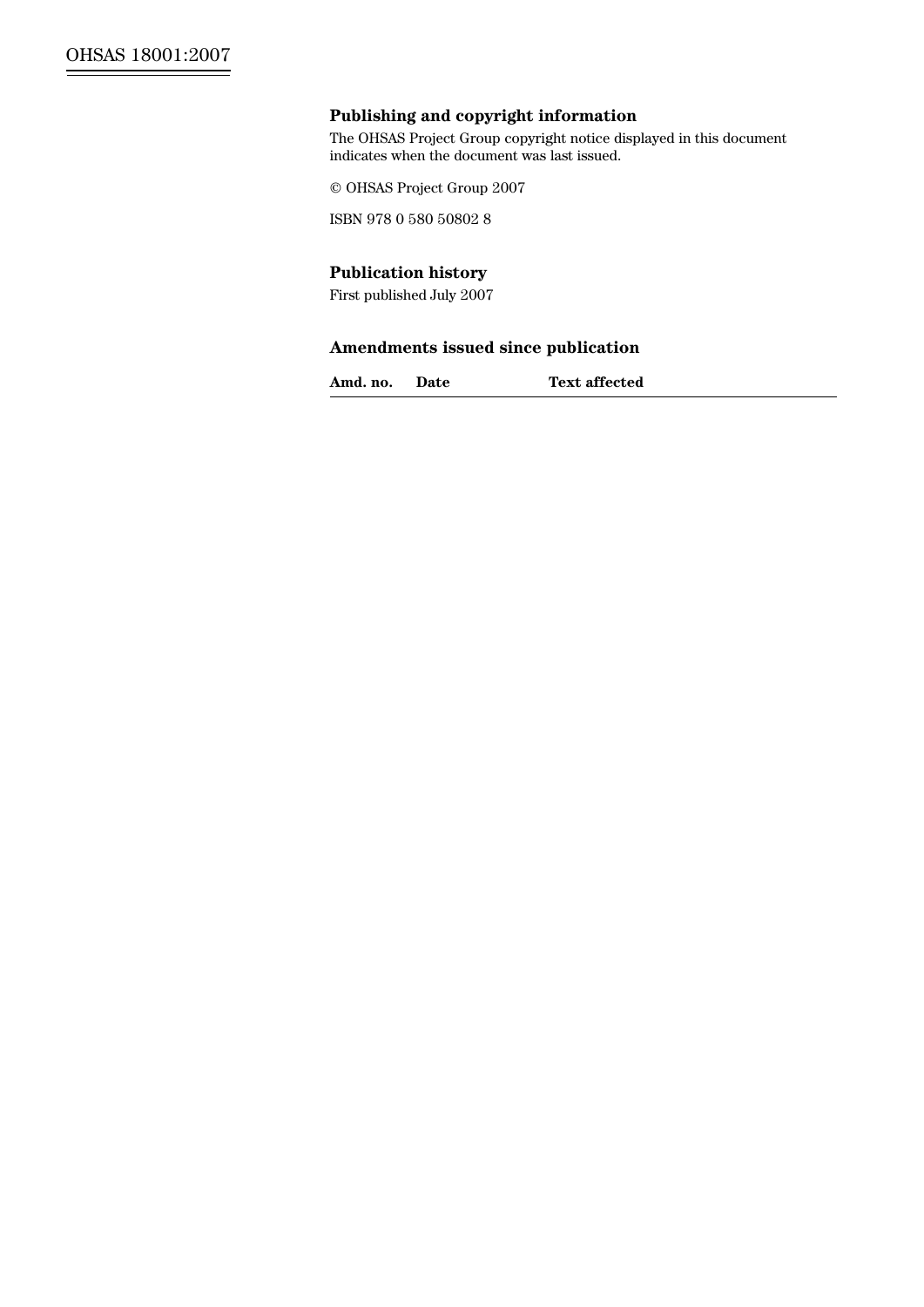# **Contents**

Acknowledgement *ii* Foreword *iii*

Introduction *v*

- **1** [Scope](#page-10-0) *1*
- **2** [Reference publications](#page-10-1) *1*
- **3** [Terms and definitions](#page-11-0) *2*
- **4** [OH&S management system requirements](#page-14-0) *5*

#### **Annexes**

[Annex A \(informative\) Correspondence between OHSAS 18001:2007,](#page-24-1)  [ISO 14001:2004 and ISO 9001:2000](#page-24-1) *15* Annex B (informative) Correspondence between OHSAS 18001, OHSAS 18002, and the ILO-OSH:2001 *Guidelines on occupational safety and health management systems [18](#page-27-0)*

[Bibliography](#page-31-0) *22*

#### **List of figures**

Figure 1 – OH&S management system model for this OHSAS Standard *vi*

#### **List of tables**

Table A.1 – Correspondence between OHSAS 18001:2007, ISO 14001:2004 and ISO 9001:2000 *[15](#page-24-0)* [Table B.1 – Correspondence between the clauses of the OHSAS](#page-29-0)  [documents and the clauses of the ILO-OSH Guidelines](#page-29-0) *20*

#### **Summary of pages**

This document comprises a front cover, an inside front cover, pages i to viii, pages 1 to 22, an inside back cover and a back cover.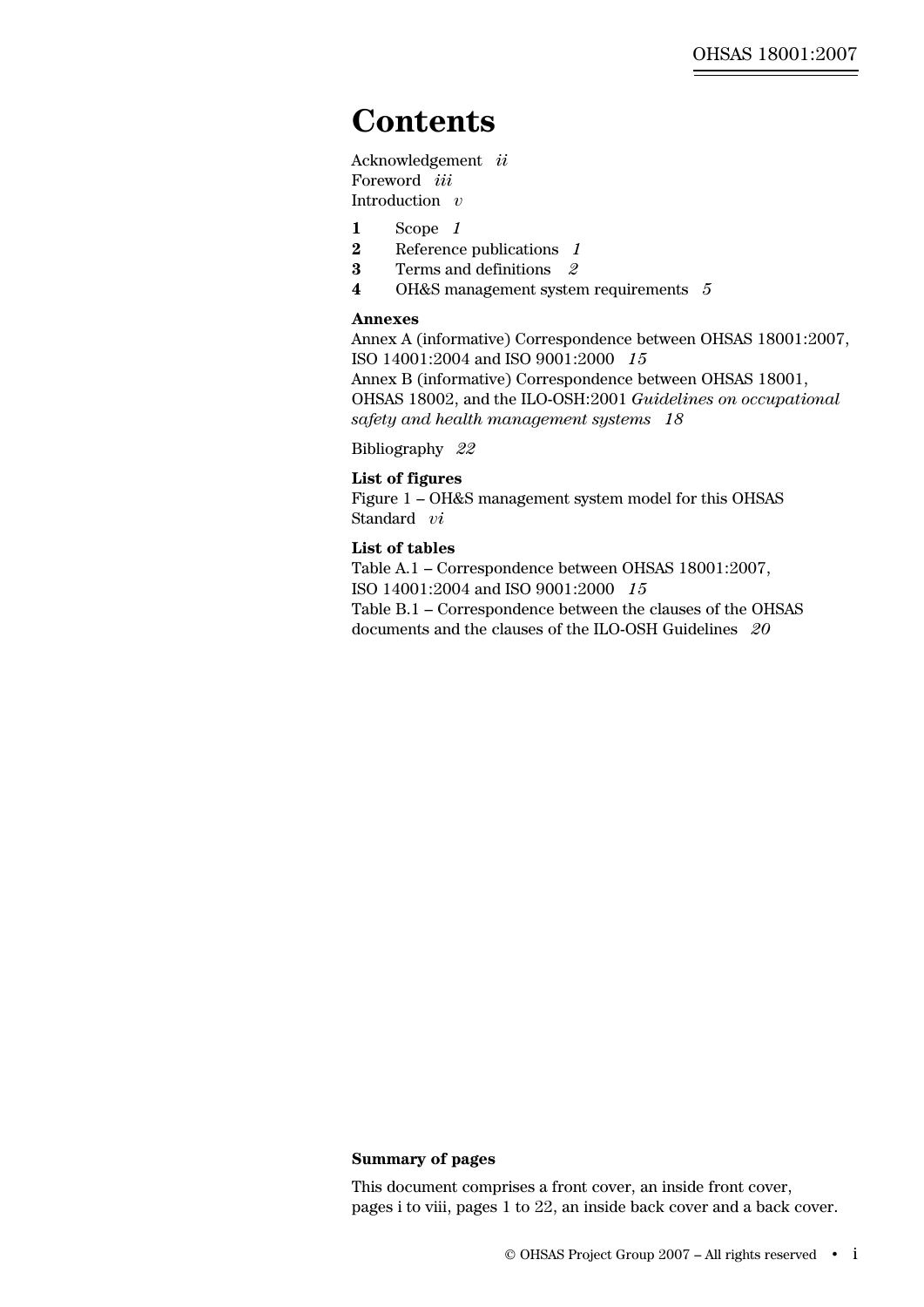# **Acknowledgement**

This edition of OHSAS 18001 has been developed with the assistance of the following cooperating organizations: American Industrial Hygiene Association (AIHA) Asociación Española de Normalización y Certificación (AENOR) Association of British Certification Bodies (ABCB) British Standards Institution (BSI) Bureau Veritas Comisión Federal de Electricidad (CFE), (Gerencia de la seguridad industrial) Czech Accreditation Institute (CAI) Det Norske Veritas (DNV) DS Certification A/S EEF the manufacturers' organisation ENLAR Compliance Services, Inc. Health and Safety Executive1) Hong Kong Quality Assurance Agency (HKQAA) Inspecta Certification Institution of Occupational Safety and Health (IOSH) Instituto Argentino de Normalización y Certificación (IRAM) Instituto Colombiano de Normas Técnicas y Certificación (ICONTEC) Instituto de Normas Técnicas de Costa Rica (INTECO) Instituto Mexicano de Normalización y Certificación (IMNC) Instituto Uruguayo de Normas Técnicas (UNIT) ITS Consultants Japan Industrial Safety and Health Association (JISHA) Japanese Standards Association (JSA) Korea Gas Safety Corporation (ISO Certificate Division) Lloyds Register Quality Assurance (LRQA) Management Systems Certification Limited National Standards Authority of Ireland (NSAI) National University of Singapore (NUS) Nederlands Normalisatie-instituut (NEN) NPKF ELECTON NQA Quality Management Institute (QMI) SABS Commercial (Pty) Ltd. Service de Normalisation Industrielle Marocaine (SNIMA) SGS United Kingdom Ltd SIRIM QAS International SPRING Singapore Standards Institution of Israel (SII) Standards New Zealand (SNZ) Sucofindo International Certification Services (SICS) Swedish Industry Association (Sinf) TÜV Rheinland Cert GmbH – TÜV Rheinland Group Standards Association of Zimbabwe (SAZ) We would also like to recognize the invaluable contribution made by those many organizations who took the time to review the working drafts of OHSAS 18001, and who submitted comments for consideration. This helped us greatly in improving the standard, and is much appreciated.

<sup>&</sup>lt;sup>1)</sup> As the regulatory authority responsible for health and safety in Great Britain, the Health and Safety Executive would wish to make it clear that reliance on the OHSAS Standard by organizations will not absolve them from compliance with any of their legal health and safety obligations under the laws of England & Wales, and Scotland.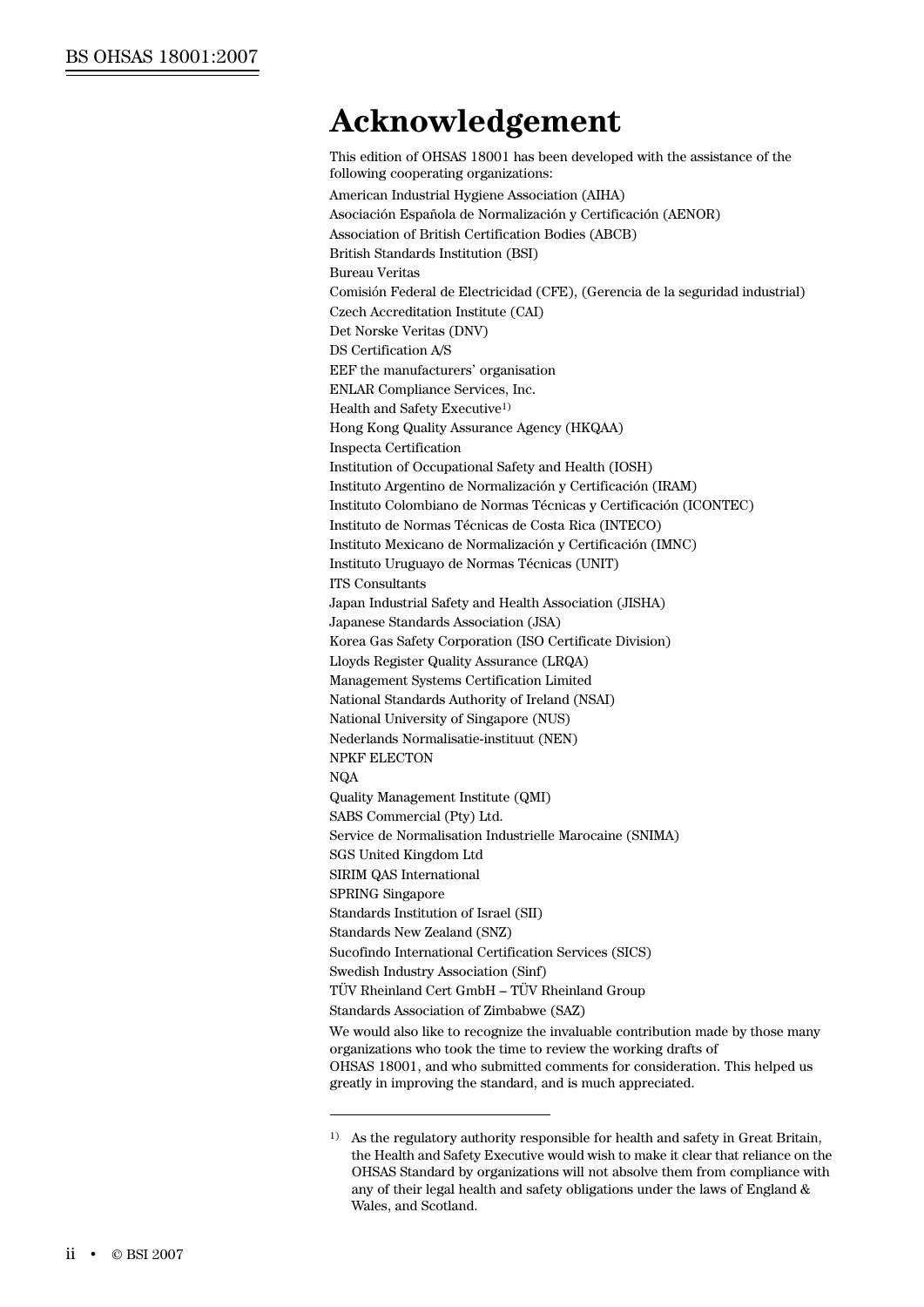# **Foreword**

This Occupational Health and Safety Assessment Series (OHSAS) Standard and the accompanying OHSAS 18002, *Guidelines for the implementation of OHSAS 18001*, have been developed in response to customer demand for a recognizable occupational health and safety management system standard against which their management systems can be assessed and certified.

OHSAS 18001 has been developed to be compatible with the ISO 9001:2000 (Quality) and ISO 14001:2004 (Environmental) management systems standards, in order to facilitate the integration of quality, environmental and occupational health and safety management systems by organizations, should they wish to do so.

This OHSAS Standard will be reviewed or amended when considered appropriate. Reviews will be conducted when new editions of either ISO 9001 or ISO 14001 are published, to ensure continuing compatibility.

This OHSAS Standard will be withdrawn on publication of its contents in, or as, an International Standard.

This OHSAS Standard has been drafted in accordance with the rules given in the ISO/IEC Directives, Part 2.

This second edition cancels and replaces the first edition (OHSAS 18001:1999), which has been technically revised.

The principal changes with respect to the previous edition are as follows.

- The importance of "health" has now been given greater emphasis.
- OHSAS 18001 now refers to itself as a standard, not a specification, or document, as in the earlier edition. This reflects the increasing adoption of OHSAS 18001 as the basis for national standards on occupational health and safety management systems.
- The "Plan-Do-Check-Act" model diagram is only given in the Introduction, in its entirety, and not also as sectional diagrams at the start of each major clause.
- Reference publications in Clause **2** have been limited to purely international documents.
- New definitions have been added, and existing definitions revised.
- Significant improvement in alignment with ISO 14001:2004 throughout the standard, and improved compatibility with ISO 9001:2000.
- The term "tolerable risk" has been replaced by the term "acceptable risk" (see **[3.1](#page-11-1)**).
- The term "accident" is now included in the term "incident" (see **[3.9](#page-12-0)**).
- The definition of the term "hazard" no longer refers to "damage to property or damage to the workplace environment" (see **[3.6](#page-11-2)**).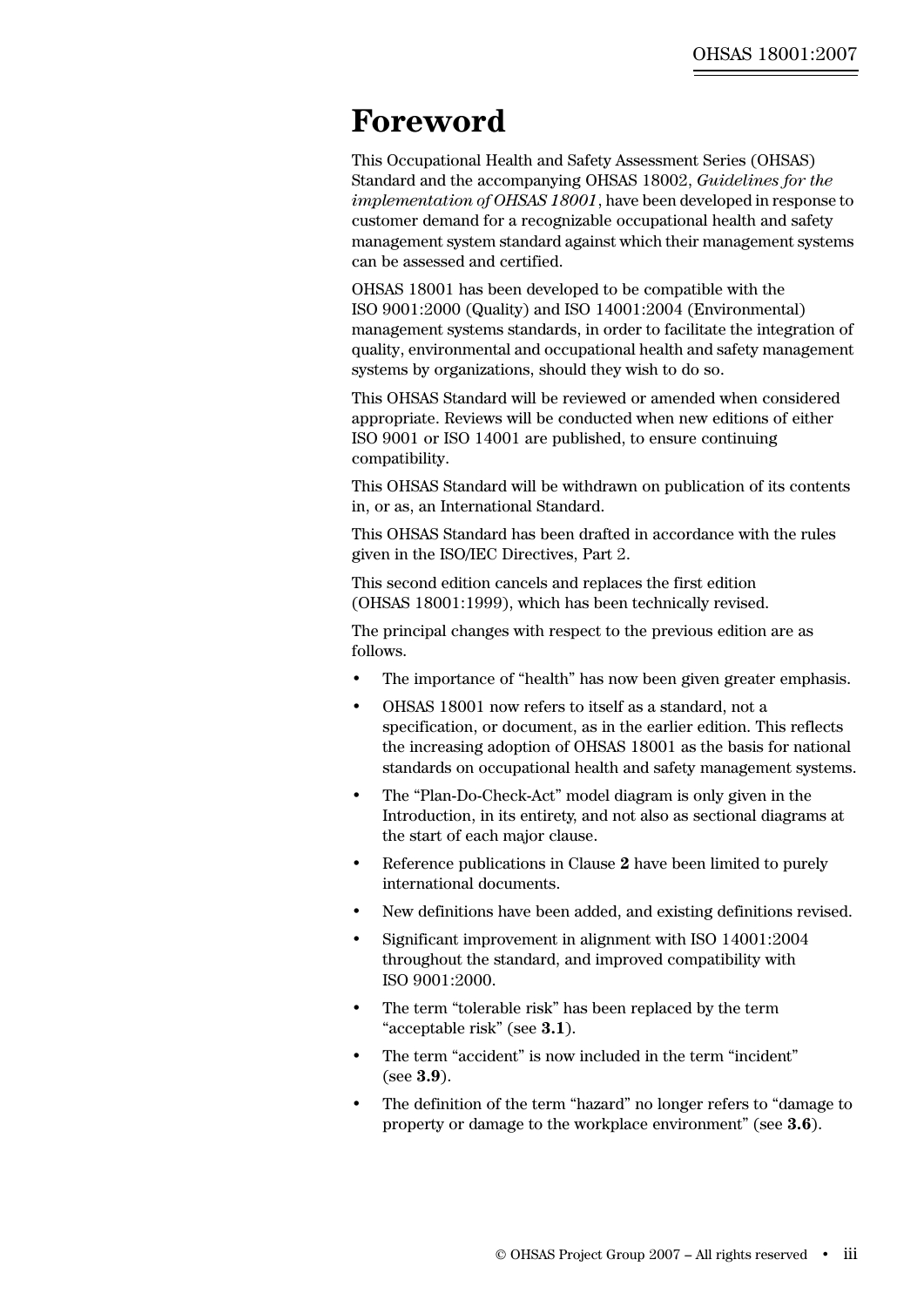It is now considered that such "damage" is not directly related to occupational health and safety management, which is the purpose of this OHSAS Standard, and that it is included in the field of asset management. Instead, the risk of such "damage" having an effect on occupational health and safety should be identified through the organization's risk assessment process, and be controlled through the application of appropriate risk controls.

- Sub-clauses **[4.3.3](#page-16-0)** and **4.3.4** have been merged, in line with ISO 14001:2004.
- A new requirement has been introduced for the consideration of the hierarchy of controls as part of OH&S planning (see **[4.3.1](#page-15-0)**).
- Management of change is now more explicitly addressed (see **[4.3.1](#page-15-0)** and **[4.4.6](#page-20-0)**).
- A new clause on the "Evaluation of compliance" (see **[4.5.2](#page-21-0)**) has been introduced.
- New requirements have been introduced for participation and consultation (see **[4.4.3.2](#page-18-0)**).
- New requirements have been introduced for the investigation of incidents (see **[4.5.3.1](#page-21-1)**).

This publication does not purport to include all necessary provisions of a contract. Users are responsible for its correct application.

**Compliance with this Occupational Health and Safety Assessment Series (OHSAS) Standard cannot confer immunity from legal obligations.**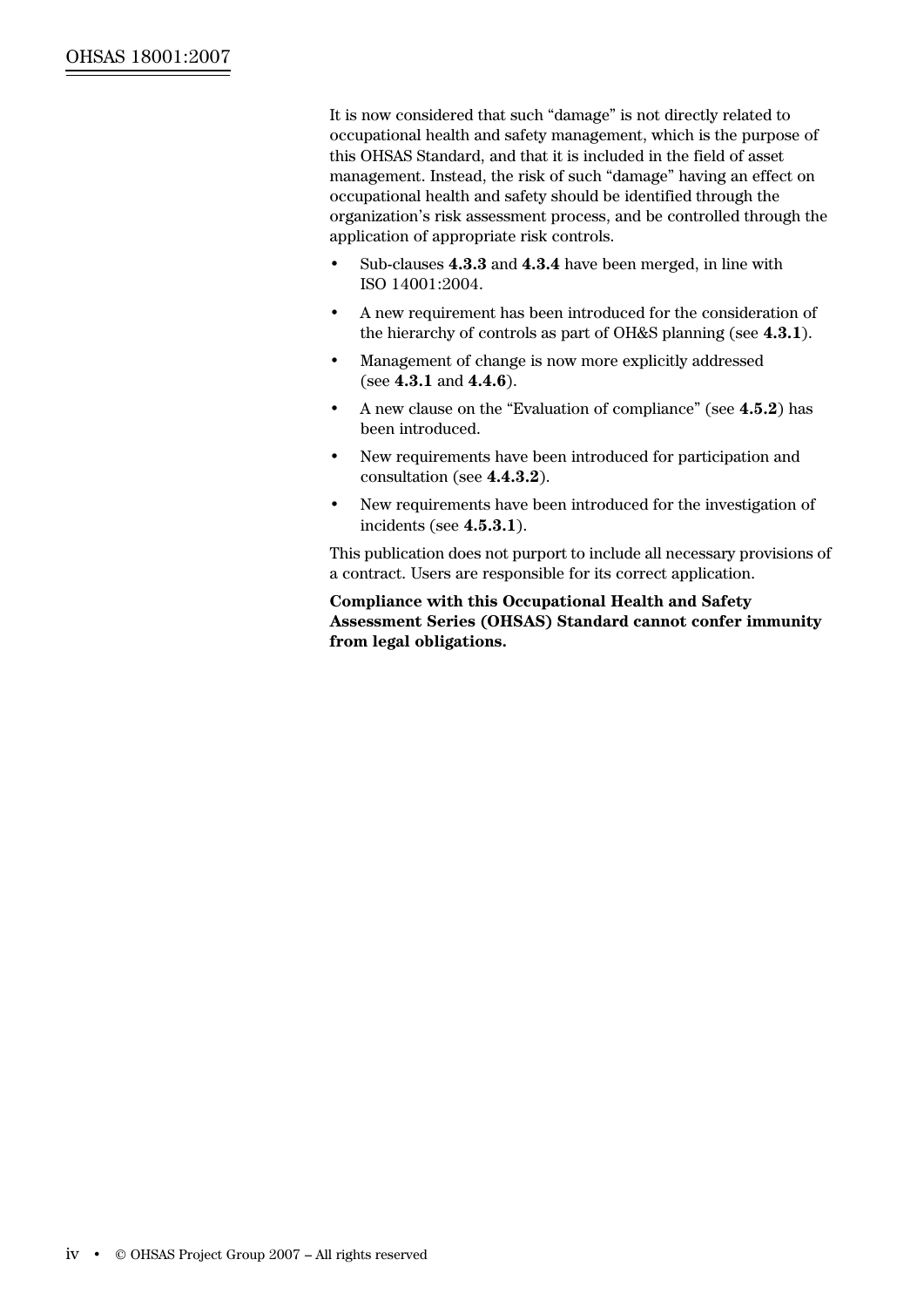# **Introduction**

Organizations of all kinds are increasingly concerned with achieving and demonstrating sound occupational health and safety (OH&S) performance by controlling their OH&S risks, consistent with their OH&S policy and objectives. They do so in the context of increasingly stringent legislation, the development of economic policies and other measures that foster good OH&S practices, and increased concern expressed by interested parties about OH&S issues.

Many organizations have undertaken OH&S "reviews" or "audits" to assess their OH&S performance. On their own, however, these "reviews" and "audits" may not be sufficient to provide an organization with the assurance that its performance not only meets, but will continue to meet, its legal and policy requirements. To be effective, they need to be conducted within a structured management system that is integrated within the organization.

The OHSAS Standards covering OH&S management are intended to provide organizations with the elements of an effective OH&S management system that can be integrated with other management requirements and help organizations achieve OH&S and economic objectives. These standards, like other International Standards, are not intended to be used to create non-tariff trade barriers or to increase or change an organization's legal obligations.

This OHSAS Standard specifies requirements for an OH&S management system to enable an organization to develop and implement a policy and objectives which take into account legal requirements and information about OH&S risks. It is intended to apply to all types and sizes of organizations and to accommodate diverse geographical, cultural and social conditions. The basis of the approach is shown in [Figure 1](#page-7-0). The success of the system depends on commitment from all levels and functions of the organization, and especially from top management. A system of this kind enables an organization to develop an OH&S policy, establish objectives and processes to achieve the policy commitments, take action as needed to improve its performance and demonstrate the conformity of the system to the requirements of this OHSAS Standard. The overall aim of this OHSAS Standard is to support and promote good OH&S practices, in balance with socio-economic needs. It should be noted that many of the requirements can be addressed concurrently or revisited at any time.

The second edition of this OHSAS Standard is focused on clarification of the first edition, and has taken due consideration of the provisions of ISO 9001, ISO14001, ILO-OSH, and other OH&S management system standards or publications to enhance the compatibility of these standards for the benefit of the user community.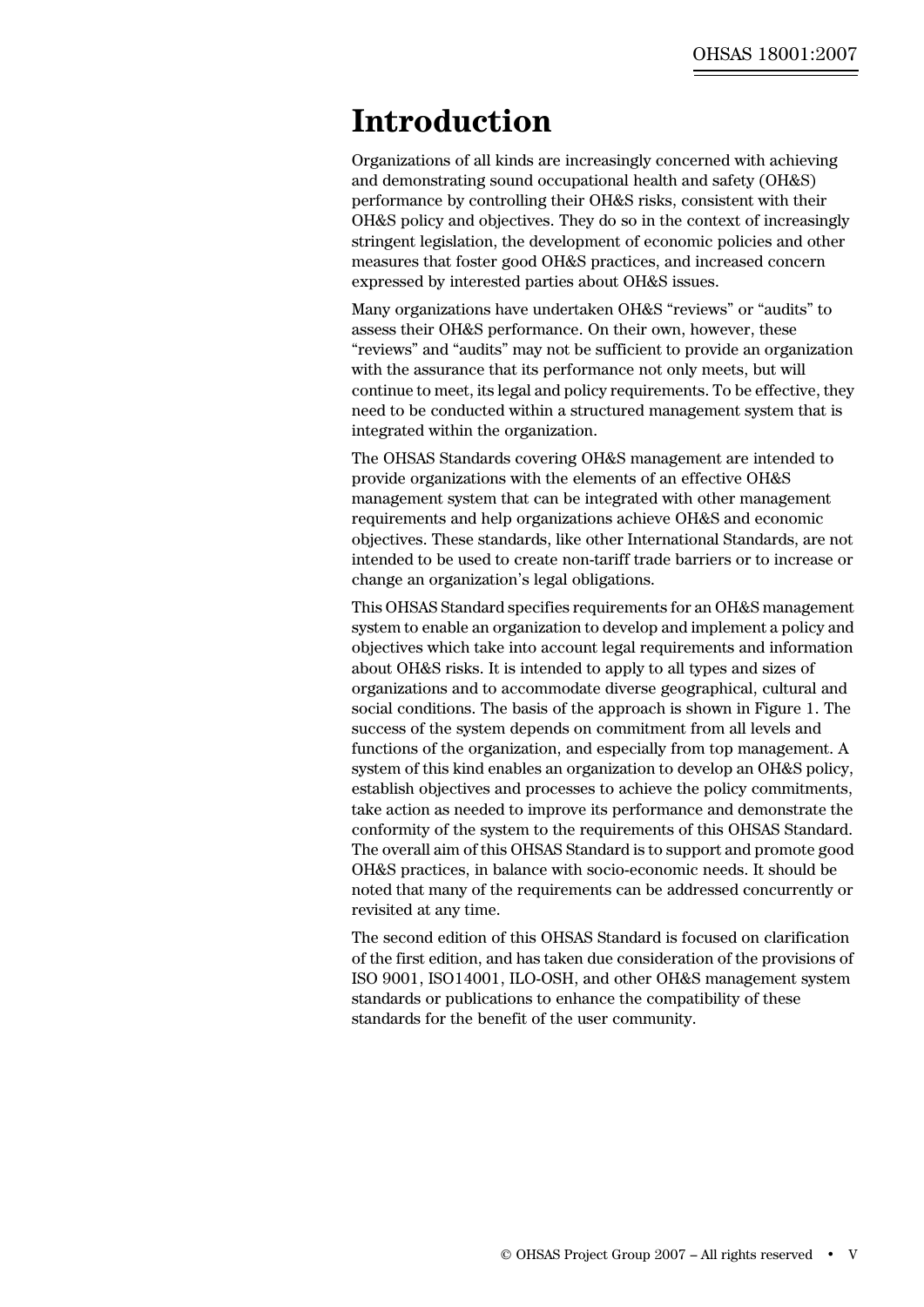There is an important distinction between this OHSAS Standard, which describes the requirements for an organization's OH&S management system and can be used for certification/registration and/or self-declaration of an organization's OH&S management system, and a non-certifiable guideline intended to provide generic assistance to an organization for establishing, implementing or improving an OH&S management system. OH&S management encompasses a full range of issues, including those with strategic and competitive implications. Demonstration of successful implementation of this OHSAS Standard can be used by an organization to assure interested parties that an appropriate OH&S management system is in place.

Those organizations requiring more general guidance on a broad range of OH&S management system issues are referred to OHSAS 18002. Any reference to other International Standards is for information only.



#### <span id="page-7-0"></span>Figure 1 **OH&S management system model for this OHSAS Standard**

*NOTE This OHSAS Standard is based on the methodology known as Plan-Do-Check-Act (PDCA). PDCA can be briefly described as follows.*

- *• Plan: establish the objectives and processes necessary to deliver results in accordance with the organization's OH&S policy.*
- *• Do: implement the processes.*
- *• Check: monitor and measure processes against OH&S policy, objectives, legal and other requirements, and report the results.*
- *• Act: take actions to continually improve OH&S performance.*

*Many organizations manage their operations via the application of a system of processes and their interactions, which can be referred to as the "process approach". ISO 9001 promotes the use of the process approach. Since PDCA can be applied to all processes, the two methodologies are considered to be compatible.*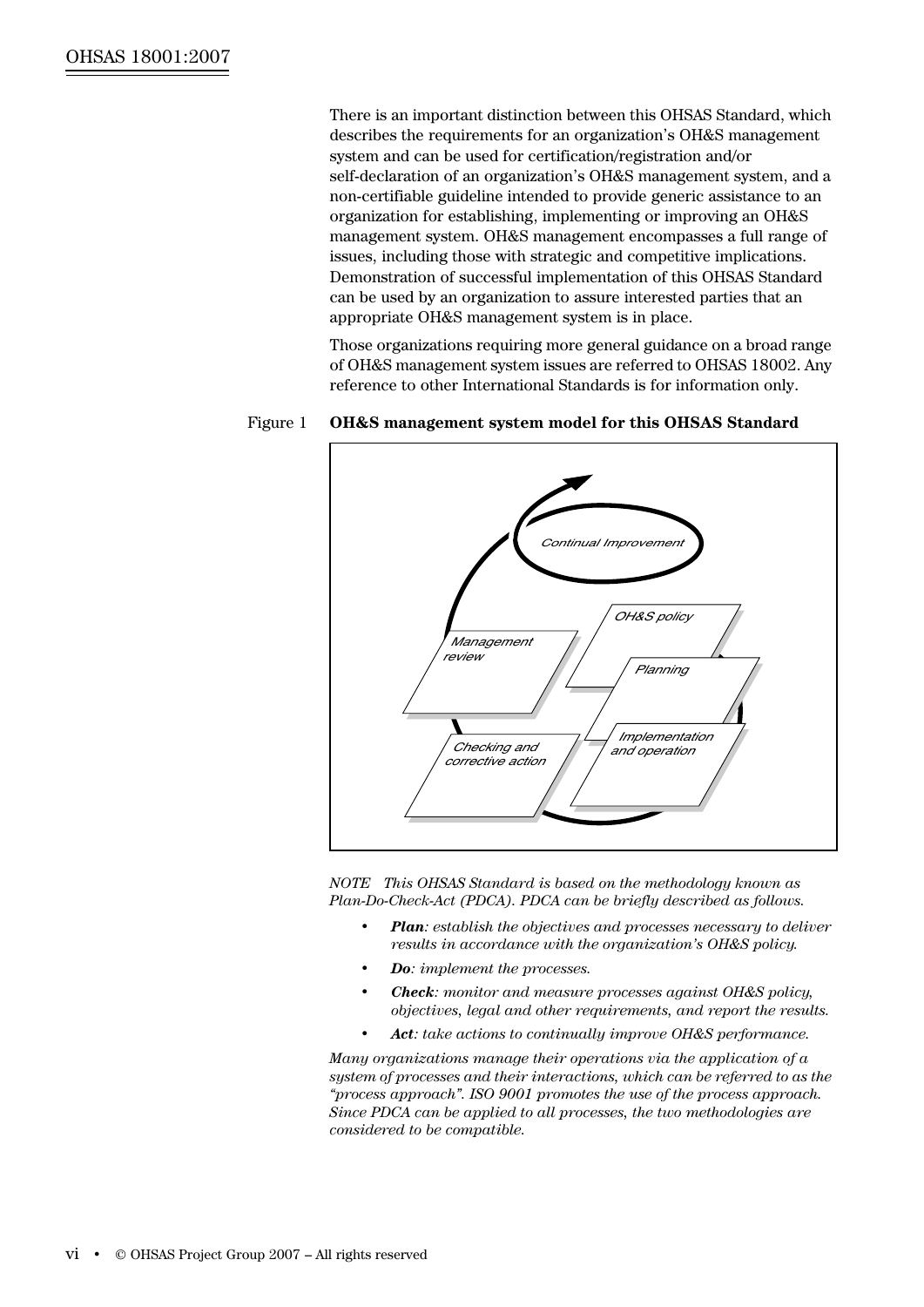This OHSAS Standard contains requirements that can be objectively audited; however it does not establish absolute requirements for OH&S performance beyond the commitments, in the OH&S policy, to comply with applicable legal requirements and with other requirements to which the organization subscribes, to the prevention of injury and ill health and to continual improvement. Thus, two organizations carrying out similar operations but having different OH&S performance can both conform to its requirements.

This OH&S Standard does not include requirements specific to other management systems, such as those for quality, environmental, security, or financial management, though its elements can be aligned or integrated with those of other management systems. It is possible for an organization to adapt its existing management system(s) in order to establish an OH&S management system that conforms to the requirements of this OHSAS Standard. It is pointed out, however, that the application of various elements of the management system might differ depending on the intended purpose and the interested parties involved.

The level of detail and complexity of the OH&S management system, the extent of documentation and the resources devoted to it depend on a number of factors, such as the scope of the system, the size of an organization and the nature of its activities, products and services, and the organizational culture. This may be the case in particular for small and medium-sized enterprises.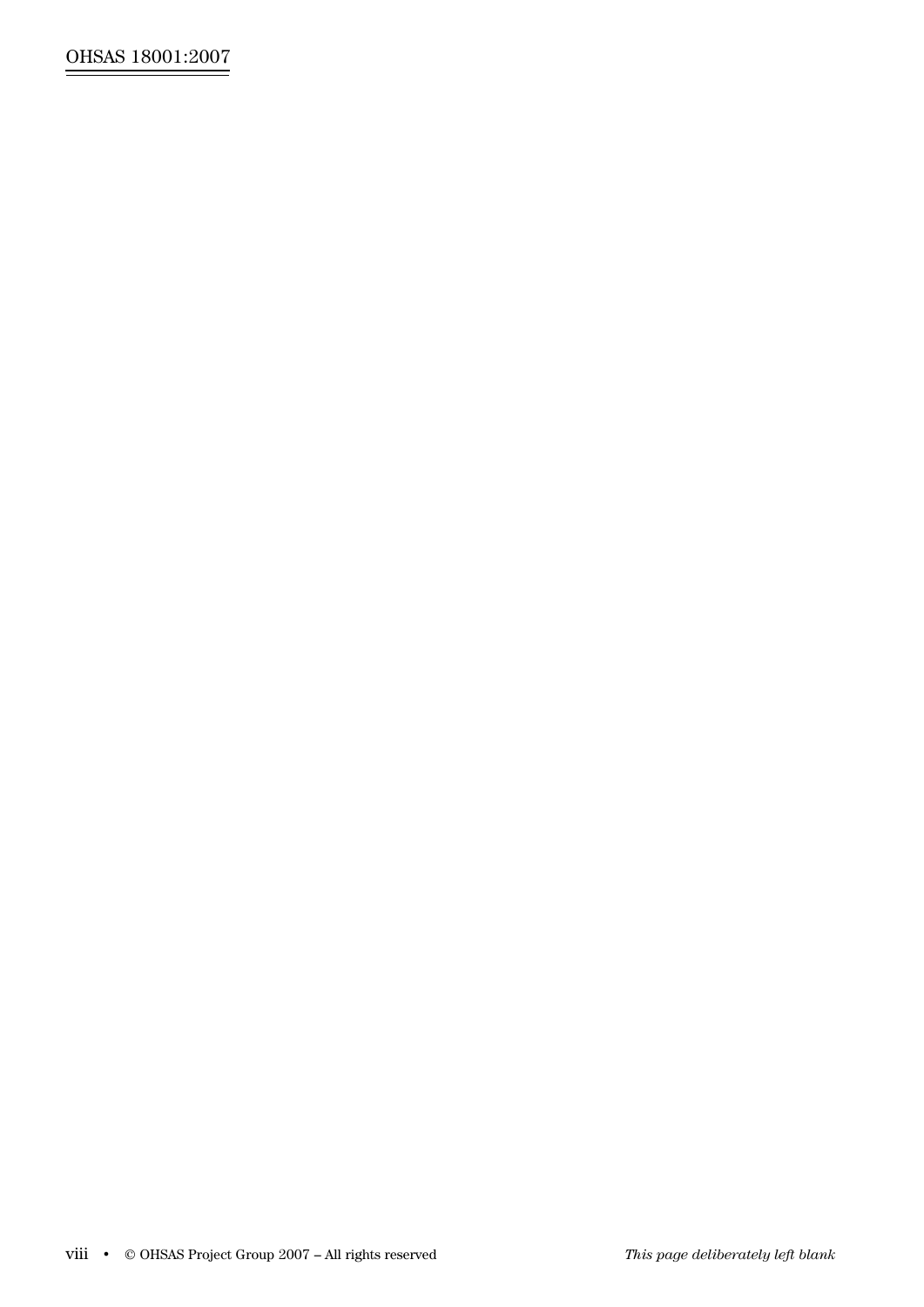# **Occupational health and safety management systems** – **Requirements**

# <span id="page-10-0"></span>**1 Scope**

This Occupational Health and Safety Assessment Series (OHSAS) Standard specifies requirements for an occupational health and safety (OH&S) management system, to enable an organization to control its OH&S risks and improve its OH&S performance. It does not state specific OH&S performance criteria, nor does it give detailed specifications for the design of a management system.

This OHSAS Standard is applicable to any organization that wishes to:

- a) establish an OH&S management system to eliminate or minimize risks to personnel and other interested parties who could be exposed to OH&S hazards associated with its activities;
- b) implement, maintain and continually improve an OH&S management system;
- c) assure itself of its conformity with its stated OH&S policy;
- d) demonstrate conformity with this OHSAS Standard by:
	- 1) making a self-determination and self-declaration, or
	- 2) seeking confirmation of its conformance by parties having an interest in the organization, such as customers, or
	- 3) seeking confirmation of its self-declaration by a party external to the organization, or
	- 4) seeking certification/registration of its OH&S management system by an external organization.

All the requirements in this OHSAS Standard are intended to be incorporated into any OH&S management system. The extent of the application will depend on such factors as the OH&S policy of the organization, the nature of its activities and the risks and complexity of its operations.

This OHSAS Standard is intended to address occupational health and safety, and is not intended to address other health and safety areas such as employee wellbeing/wellness programmes, product safety, property damage or environmental impacts.

# <span id="page-10-1"></span>**2 Reference publications**

Other publications that provide information or guidance are listed in the bibliography. It is advisable that the latest editions of such publications be consulted. Specifically, reference should be made to:

OHSAS 18002, *Occupational health and safety management systems* – *Guidelines for the implementation of OHSAS 18001*

International Labour Organization:2001, *Guidelines on Occupational Health and Safety Management Systems (OSH-MS)*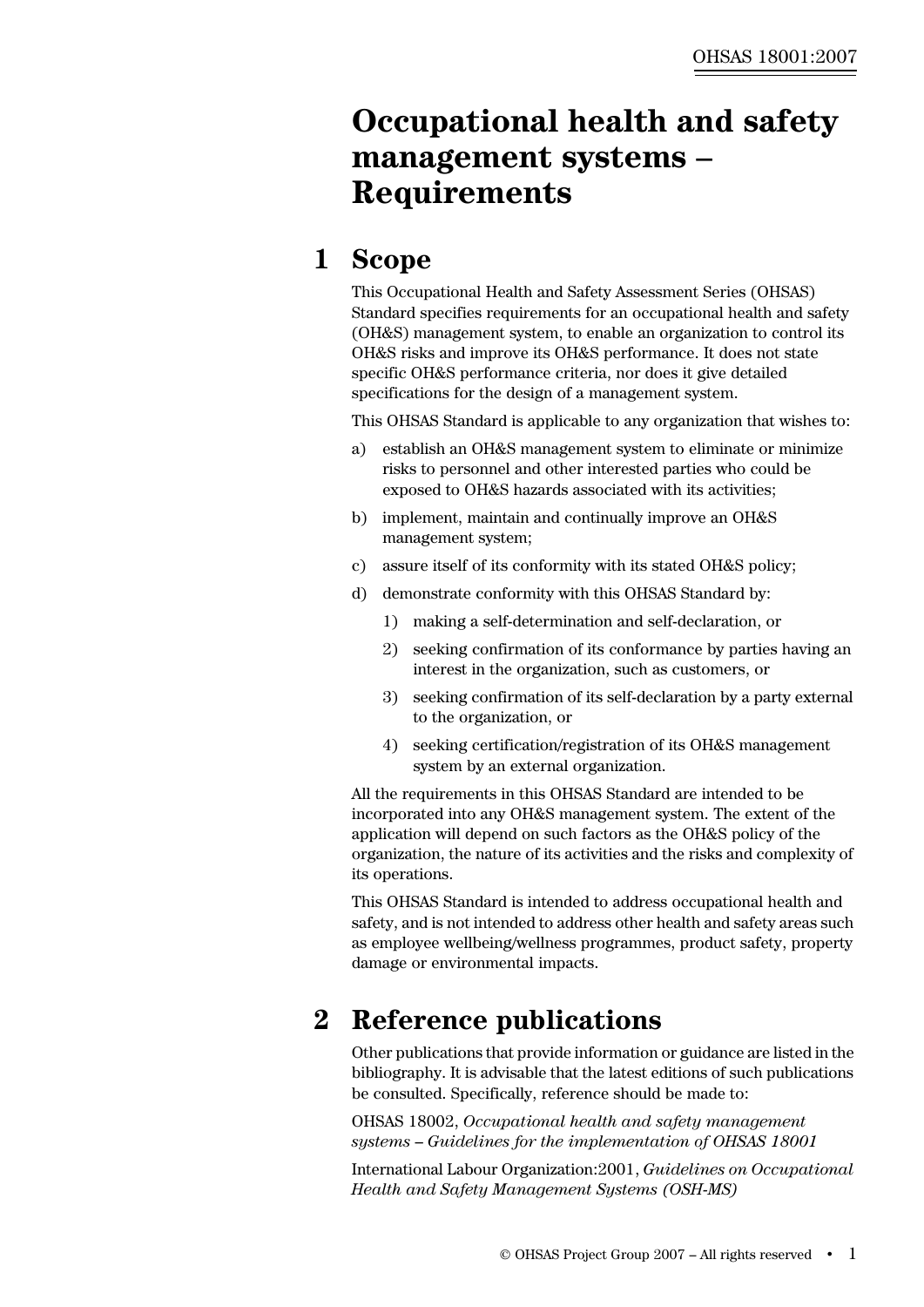# <span id="page-11-0"></span>**3 Terms and definitions**

For the purposes of this document, the following terms and definitions apply.

#### <span id="page-11-1"></span>**3.1 acceptable risk**

risk that has been reduced to a level that can be tolerated by the organization having regard to its legal obligations and its own **OH&S policy [\(3.16\)](#page-13-0)**

### **3.2 audit**

systematic, independent and documented process for obtaining "audit evidence" and evaluating it objectively to determine the extent to which "audit criteria" are fulfilled

[ISO 9000:2005, **3.9.1**]

*NOTE 1 Independent does not necessarily mean external to the organization. In many cases, particularly in smaller organizations, independence can be demonstrated by the freedom from responsibility for the activity being audited.*

*NOTE 2 For further guidance on "audit evidence" and "audit criteria", see ISO 19011.*

#### **3.3 continual improvement**

recurring process of enhancing the **OH&S management system** (**[3.13](#page-12-1)**) in order to achieve improvements in overall **OH&S performance** (**[3.15](#page-13-1)**) consistent with the **organization's** (**[3.17](#page-13-2)**) **OH&S policy** (**[3.16](#page-13-0)**)

*NOTE 1 The process need not take place in all areas of activity simultaneously.*

*NOTE 2 Adapted from ISO 14001:2004, 3.2.*

#### <span id="page-11-3"></span>**3.4 corrective action**

action to eliminate the cause of a detected **nonconformity** (**[3.11](#page-12-2)**) or other undesirable situation

*NOTE 1 There can be more than one cause for a nonconformity.*

*NOTE 2 Corrective action is taken to prevent recurrence whereas preventive action ([3.18](#page-13-3)) is taken to prevent occurrence.*

[ISO 9000:2005, **3.6.5**]

# **3.5 document**

information and its supporting medium

*NOTE The medium can be paper, magnetic, electronic or optical computer disc, photograph or master sample, or a combination thereof.* [ISO 14001:2004, **3.4**]

### <span id="page-11-2"></span>**3.6 hazard**

source, situation, or act with a potential for harm in terms of human injury or **ill health** (**[3.8](#page-12-3)**), or a combination of these

#### **3.7 hazard identification**

process of recognizing that a **hazard** (**[3.6](#page-11-2)**) exists and defining its characteristics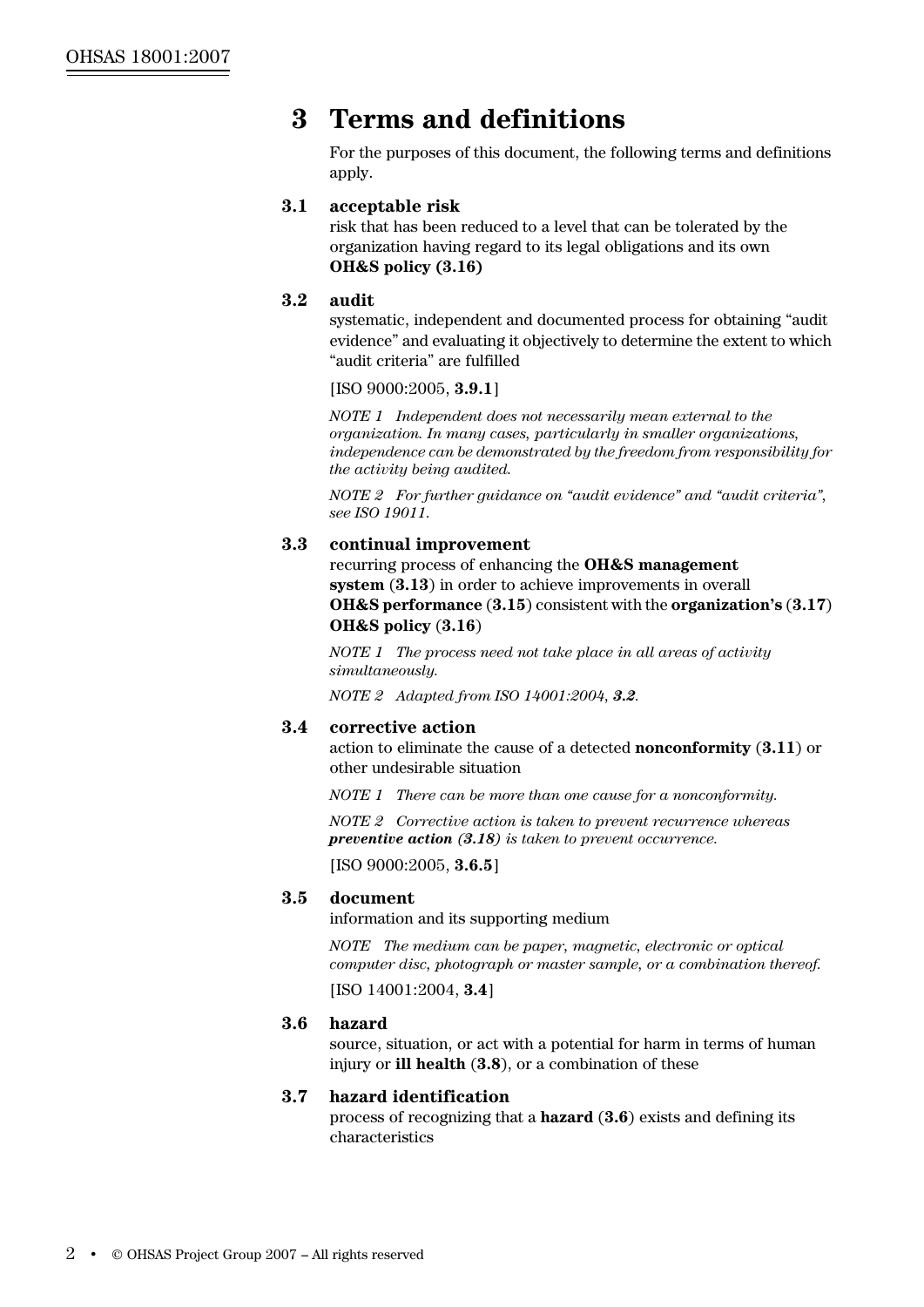### <span id="page-12-3"></span>**3.8 ill health**

identifiable, adverse physical or mental condition arising from and/or made worse by a work activity and/or work-related situation

#### <span id="page-12-0"></span>**3.9 incident**

work-related event(s) in which an injury or **ill health** (**[3.8](#page-12-3)**) (regardless of severity) or fatality occurred, or could have occurred

*NOTE 1 An accident is an incident which has given rise to injury, ill health or fatality.*

*NOTE 2 An incident where no injury, ill health, or fatality occurs may also be referred to as a "near-miss", "near-hit", "close call" or "dangerous occurrence".*

*NOTE 3 An emergency situation (see [4.4.7](#page-20-1)) is a particular type of incident.*

#### **3.10 interested party**

person or group, inside or outside the **workplace** (**[3.23](#page-14-1)**), concerned with or affected by the **OH&S performance** (**[3.15](#page-13-1)**) of an **organization** (**[3.17](#page-13-2)**)

#### <span id="page-12-2"></span>**3.11 nonconformity**

non-fulfilment of a requirement

[ISO 9000:2005, **3.6.2**; ISO 14001, **3.15**]

*NOTE A nonconformity can be any deviation from:*

- *relevant work standards, practices, procedures, legal requirements, etc.*
- *• OH&S management system (3.13) requirements.*

#### <span id="page-12-4"></span>**3.12 occupational health and safety (OH&S)**

conditions and factors that affect, or could affect, the health and safety of employees or other workers (including temporary workers and contractor personnel), visitors, or any other person in the **workplace** (**[3.23](#page-14-1)**)

*NOTE Organizations can be subject to legal requirements for the health and safety of persons beyond the immediate workplace, or who are exposed to the workplace activities.*

#### <span id="page-12-1"></span>**3.13 OH&S management system**

part of an **organization's** (**[3.17](#page-13-2)**) management system used to develop and implement its **OH&S policy** (**[3.16](#page-13-0)**) and manage its **OH&S risks** (**[3.21](#page-13-4)**)

*NOTE 1 A management system is a set of interrelated elements used to establish policy and objectives and to achieve those objectives.*

*NOTE 2 A management system includes organizational structure, planning activities (including, for example, risk assessment and the setting of objectives), responsibilities, practices, procedures ([3.19](#page-13-5)), processes and resources.*

*NOTE 3 Adapted from ISO 14001:2004, 3.8.*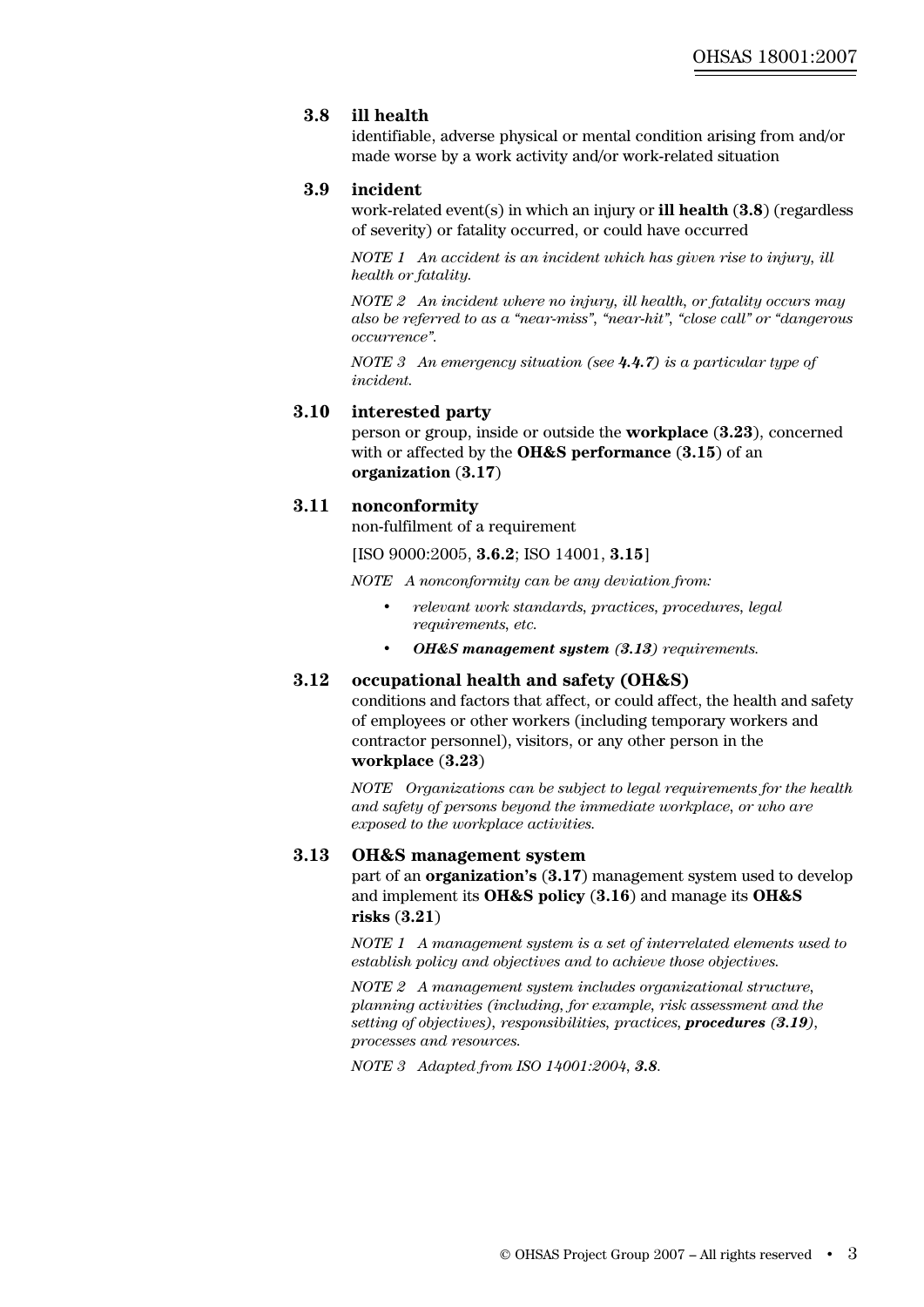#### <span id="page-13-6"></span>**3.14 OH&S objective**

OH&S goal, in terms of **OH&S performance** (**[3.15](#page-13-1)**), that an **organization** (**[3.17](#page-13-2)**) sets itself to achieve

*NOTE 1 Objectives should be quantified wherever practicable.* 

*NOTE 2 [4.3.3](#page-16-0) requires that OH&S objectives are consistent with the OH&S policy ([3.16](#page-13-0)).*

#### <span id="page-13-1"></span>**3.15 OH&S performance**

measurable results of an **organization's** (**[3.17](#page-13-2)**) management of its **OH&S risks** (**[3.21](#page-13-4)**)

*NOTE 1 OH&S performance measurement includes measuring the effectiveness of the organization's controls.*

*NOTE 2 In the context of OH&S management systems ([3.13](#page-12-1)), results can also be measured against the organization's ([3.17](#page-13-2)) OH&S policy ([3.16\)](#page-13-0), OH&S objectives ([3.14](#page-13-6)), and other OH&S performance requirements.*

#### <span id="page-13-0"></span>**3.16 OH&S policy**

overall intentions and direction of an **organization** (**[3.17](#page-13-2)**) related to its **OH&S performance** (**[3.15](#page-13-1)**) as formally expressed by top management

*NOTE 1 The OH&S policy provides a framework for action and for the setting of OH&S objectives ([3.14](#page-13-6))*

*NOTE 2 Adapted from ISO 14001:2004, 3.11.*

#### <span id="page-13-2"></span>**3.17 organization**

company, corporation, firm, enterprise, authority or institution, or part or combination thereof, whether incorporated or not, public or private, that has its own functions and administration

*NOTE For organizations with more than one operating unit, a single operating unit may be defined as an organization.*

[ISO 14001:2004, **3.16**]

#### <span id="page-13-3"></span>**3.18 preventive action**

action to eliminate the cause of a potential **nonconformity** (**[3.11](#page-12-2)**) or other undesirable potential situation

*NOTE 1 There can be more than one cause for a potential nonconformity.*

*NOTE 2 Preventive action is taken to prevent occurrence whereas corrective action ([3.4](#page-11-3)) is taken to prevent recurrence.*

[ISO 9000:2005, **3.6.4**]

#### <span id="page-13-5"></span>**3.19 procedure**

specified way to carry out an activity or a process

*NOTE Procedures can be documented or not.*

[ISO 9000:2005, **3.4.5**]

#### **3.20 record**

**document** (**3.5**) stating results achieved or providing evidence of activities performed

[ISO 14001:2004, **3.20**]

#### <span id="page-13-4"></span>**3.21 risk**

combination of the likelihood of an occurrence of a hazardous event or exposure(s) and the severity of injury or **ill health** (**[3.8](#page-12-3)**) that can be caused by the event or exposure(s)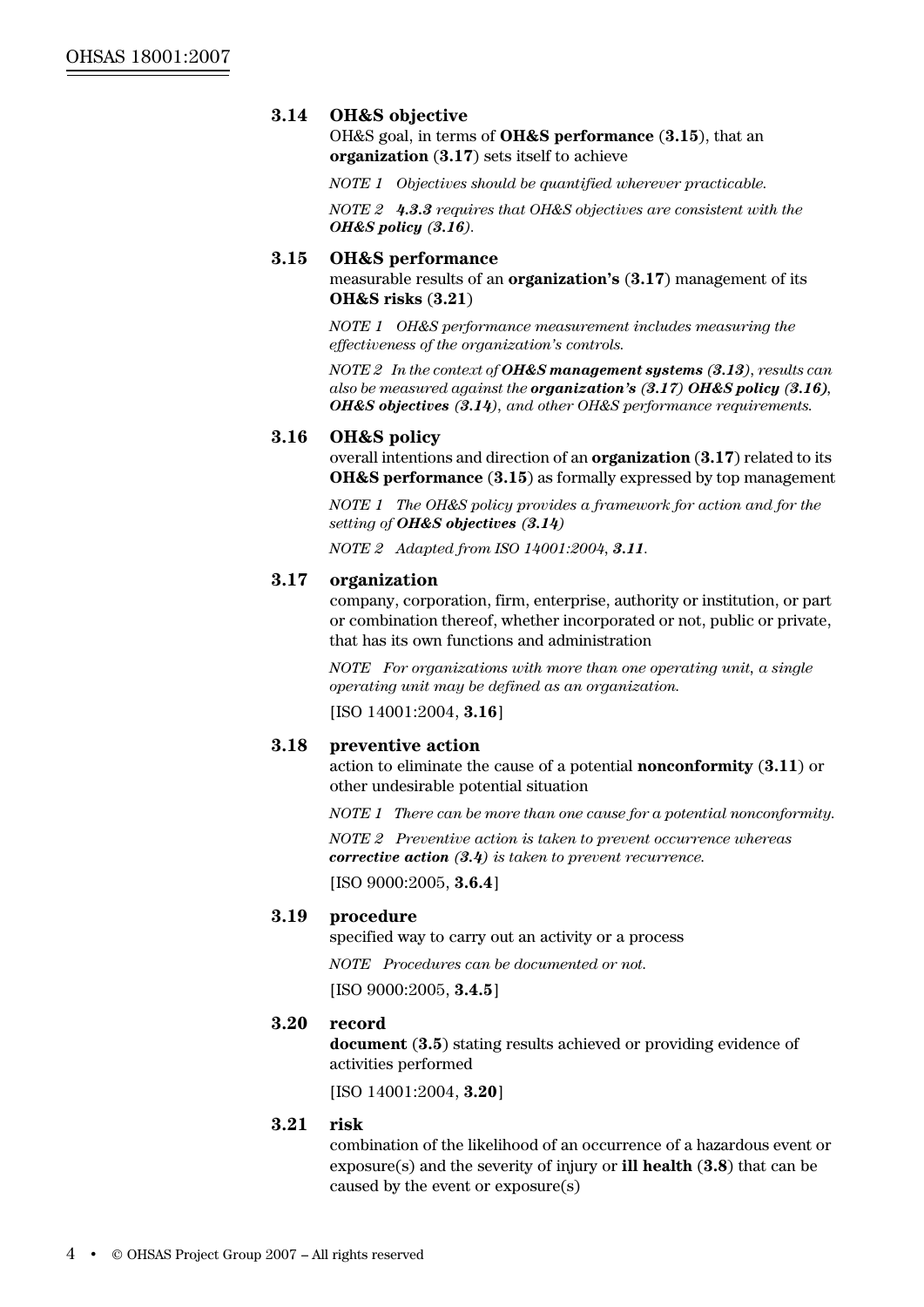### **3.22 risk assessment**

process of evaluating the **risk(s)** (**[3.21](#page-13-4)**) arising from a hazard(s), taking into account the adequacy of any existing controls, and deciding whether or not the risk(s) is acceptable

#### <span id="page-14-1"></span>**3.23 workplace**

any physical location in which work related activities are performed under the control of the organization

*NOTE When giving consideration to what constitutes a workplace, the organization ([3.17](#page-13-2)) should take into account the OH&S effects on personnel who are, for example, travelling or in transit (e.g. driving, flying, on boats or trains), working at the premises of a client or customer, or working at home.*

# <span id="page-14-0"></span>**4 OH&S management system requirements**

# <span id="page-14-3"></span>**4.1 General requirements**

The organization shall establish, document, implement, maintain and continually improve an OH&S management system in accordance with the requirements of this OHSAS Standard and determine how it will fulfil these requirements.

The organization shall define and document the scope of its OH&S management system.

# <span id="page-14-2"></span>**4.2 OH&S policy**

Top management shall define and authorize the organization's OH&S policy and ensure that within the defined scope of its OH&S management system it:

- a) is appropriate to the nature and scale of the organization's OH&S risks;
- b) includes a commitment to prevention of injury and ill health and continual improvement in OH&S management and OH&S performance;
- c) includes a commitment to at least comply with applicable legal requirements and with other requirements to which the organization subscribes that relate to its OH&S hazards;
- d) provides the framework for setting and reviewing OH&S objectives;
- e) is documented, implemented and maintained;
- f) is communicated to all persons working under the control of the organization with the intent that they are made aware of their individual OH&S obligations;
- g) is available to interested parties; and
- h) is reviewed periodically to ensure that it remains relevant and appropriate to the organization.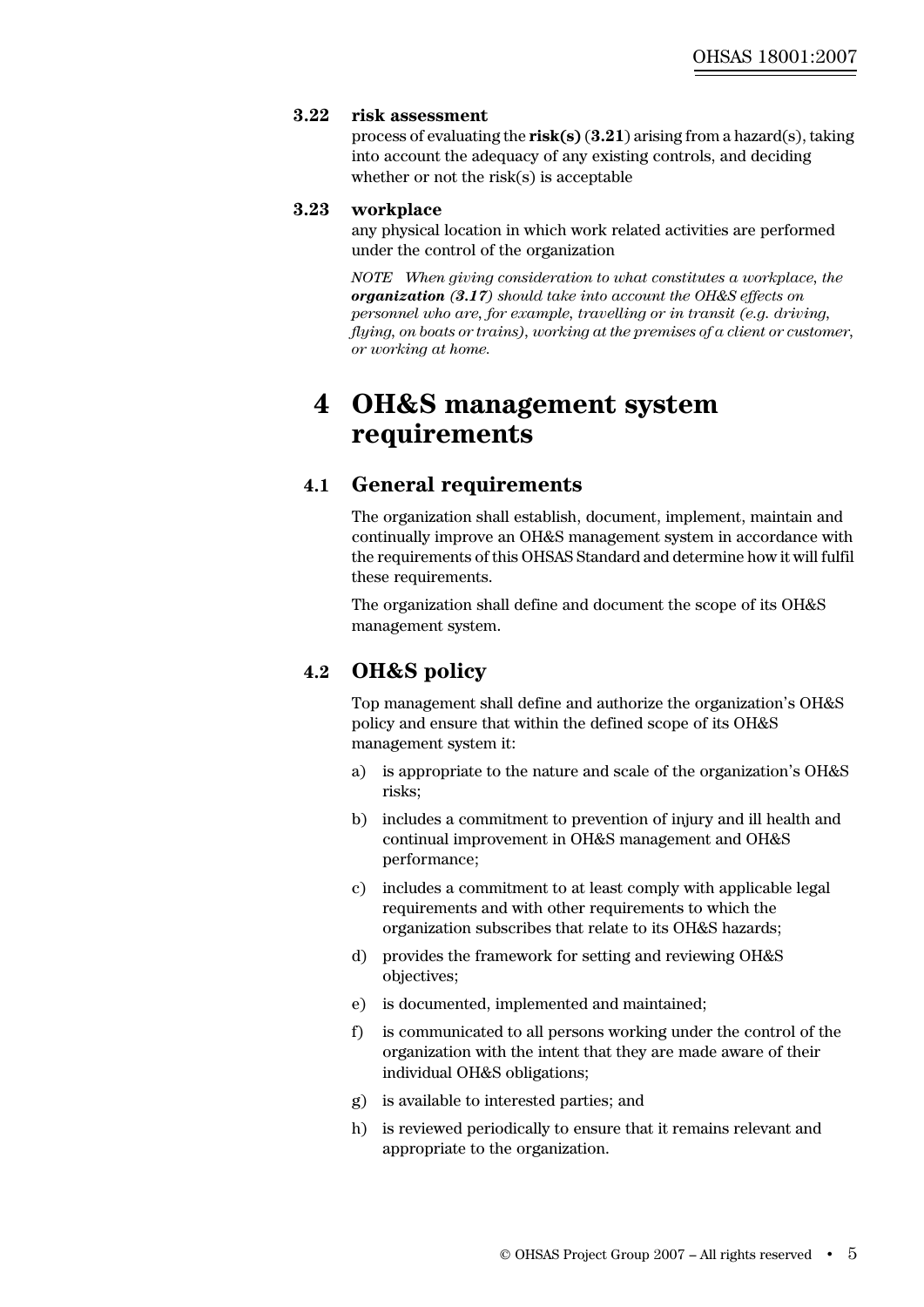# **4.3 Planning**

# <span id="page-15-1"></span><span id="page-15-0"></span>**4.3.1 Hazard identification, risk assessment and determining controls**

The organization shall establish, implement and maintain a procedure(s) for the ongoing hazard identification, risk assessment, and determination of necessary controls.

The procedure(s) for hazard identification and risk assessment shall take into account:

- a) routine and non-routine activities;
- b) activities of all persons having access to the workplace (including contractors and visitors);
- c) human behaviour, capabilities and other human factors;
- d) identified hazards originating outside the workplace capable of adversely affecting the health and safety of persons under the control of the organization within the workplace;
- e) hazards created in the vicinity of the workplace by work-related activities under the control of the organization;

*NOTE 1 It may be more appropriate for such hazards to be assessed as an environmental aspect.*

- f) infrastructure, equipment and materials at the workplace, whether provided by the organization or others;
- g) changes or proposed changes in the organization, its activities, or materials;
- h) modifications to the OH&S management system, including temporary changes, and their impacts on operations, processes, and activities;
- i) any applicable legal obligations relating to risk assessment and implementation of necessary controls (see also the NOTE to **[3.12](#page-12-4)**);
- j) the design of work areas, processes, installations, machinery/equipment, operating procedures and work organization, including their adaptation to human capabilities.

The organization's methodology for hazard identification and risk assessment shall:

- a) be defined with respect to its scope, nature and timing to ensure it is proactive rather than reactive; and
- b) provide for the identification, prioritization and documentation of risks, and the application of controls, as appropriate.

For the management of change, the organization shall identify the OH&S hazards and OH&S risks associated with changes in the organization, the OH&S management system, or its activities, prior to the introduction of such changes.

The organization shall ensure that the results of these assessments are considered when determining controls.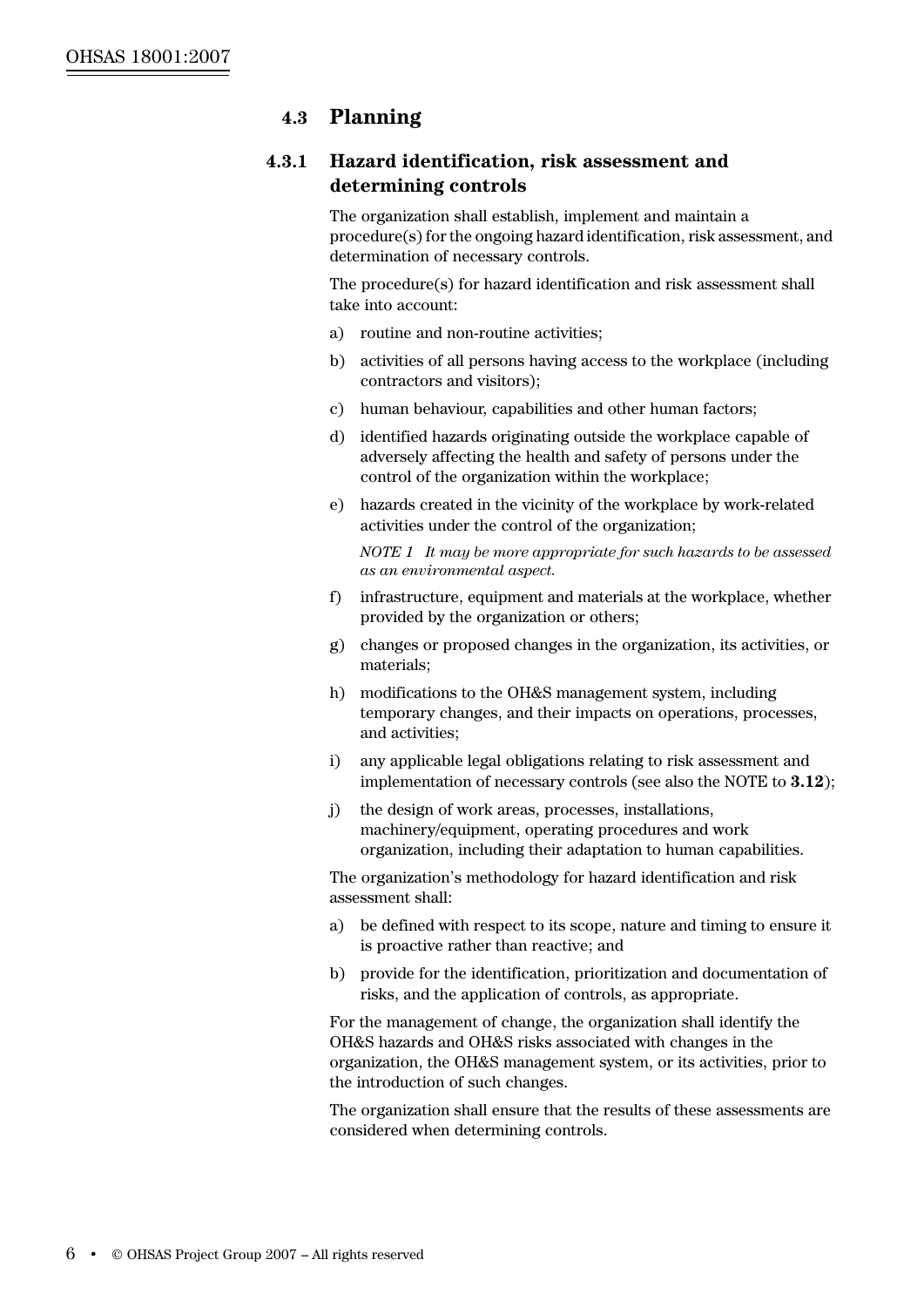When determining controls, or considering changes to existing controls, consideration shall be given to reducing the risks according to the following hierarchy:

- a) elimination;
- b) substitution;
- c) engineering controls;
- d) signage/warnings and/or administrative controls;
- e) personal protective equipment.

The organization shall document and keep the results of identification of hazards, risk assessments and determined controls up-to-date.

The organization shall ensure that the OH&S risks and determined controls are taken into account when establishing, implementing and maintaining its OH&S management system.

*NOTE 2 For further guidance on hazard identification, risk assessment and determining controls, see OHSAS 18002.*

# <span id="page-16-1"></span>**4.3.2 Legal and other requirements**

The organization shall establish, implement and maintain a procedure(s) for identifying and accessing the legal and other OH&S requirements that are applicable to it.

The organization shall ensure that these applicable legal requirements and other requirements to which the organization subscribes are taken into account in establishing, implementing and maintaining its OH&S management system.

The organization shall keep this information up-to-date.

The organization shall communicate relevant information on legal and other requirements to persons working under the control of the organization, and other relevant interested parties.

### <span id="page-16-0"></span>**4.3.3 Objectives and programme(s)**

The organization shall establish, implement and maintain documented OH&S objectives, at relevant functions and levels within the organization.

The objectives shall be measurable, where practicable, and consistent with the OH&S policy, including the commitments to the prevention of injury and ill health, to compliance with applicable legal requirements and with other requirements to which the organization subscribes, and to continual improvement.

When establishing and reviewing its objectives, an organization shall take into account the legal requirements and other requirements to which the organization subscribes, and its OH&S risks. It shall also consider its technological options, its financial, operational and business requirements, and the views of relevant interested parties.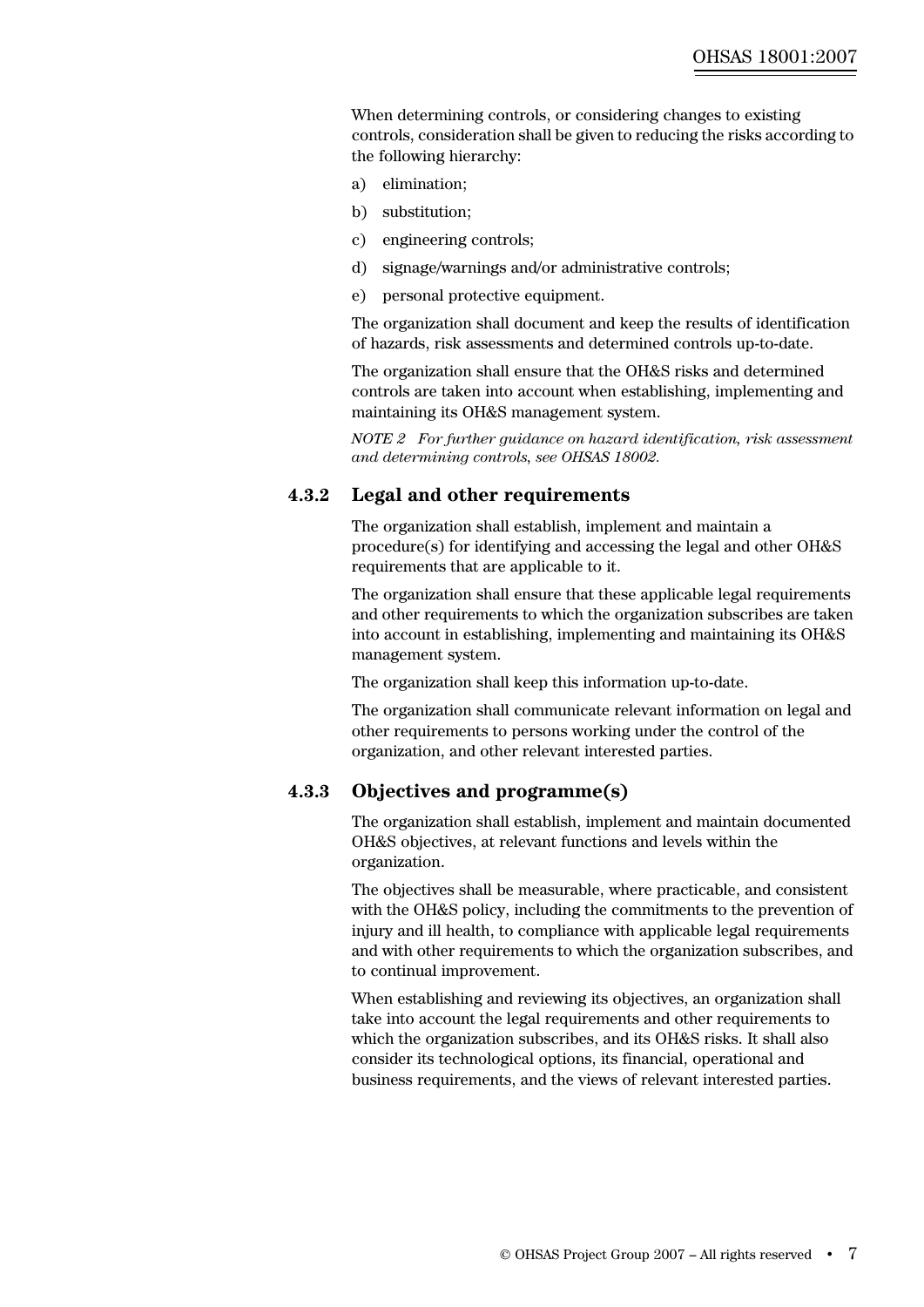The organization shall establish, implement and maintain a programme(s) for achieving its objectives. Programme(s) shall include as a minimum:

- a) designation of responsibility and authority for achieving objectives at relevant functions and levels of the organization; and
- b) the means and time-frame by which the objectives are to be achieved.

The programme(s) shall be reviewed at regular and planned intervals, and adjusted as necessary, to ensure that the objectives are achieved.

# **4.4 Implementation and operation**

# <span id="page-17-1"></span><span id="page-17-0"></span>**4.4.1 Resources, roles, responsibility, accountability and authority**

Top management shall take ultimate responsibility for OH&S and the OH&S management system.

Top management shall demonstrate its commitment by:

a) ensuring the availability of resources essential to establish, implement, maintain and improve the OH&S management system;

*NOTE 1 Resources include human resources and specialized skills, organizational infrastructure, technology and financial resources.*

b) defining roles, allocating responsibilities and accountabilities, and delegating authorities, to facilitate effective OH&S management; roles, responsibilities, accountabilities, and authorities shall be documented and communicated.

The organization shall appoint a member(s) of top management with specific responsibility for OH&S, irrespective of other responsibilities, and with defined roles and authority for:

- a) ensuring that the OH&S management system is established, implemented and maintained in accordance with this OHSAS Standard;
- b) ensuring that reports on the performance of the OH&S management system are presented to top management for review and used as a basis for improvement of the OH&S management system.

*NOTE 2 The top management appointee (e.g. in a large organization, a Board or executive committee member) may delegate some of their duties to a subordinate management representative(s) while still retaining accountability.* 

The identity of the top management appointee shall be made available to all persons working under the control of the organization.

All those with management responsibility shall demonstrate their commitment to the continual improvement of OH&S performance.

The organization shall ensure that persons in the workplace take responsibility for aspects of OH&S over which they have control, including adherence to the organization's applicable OH&S requirements.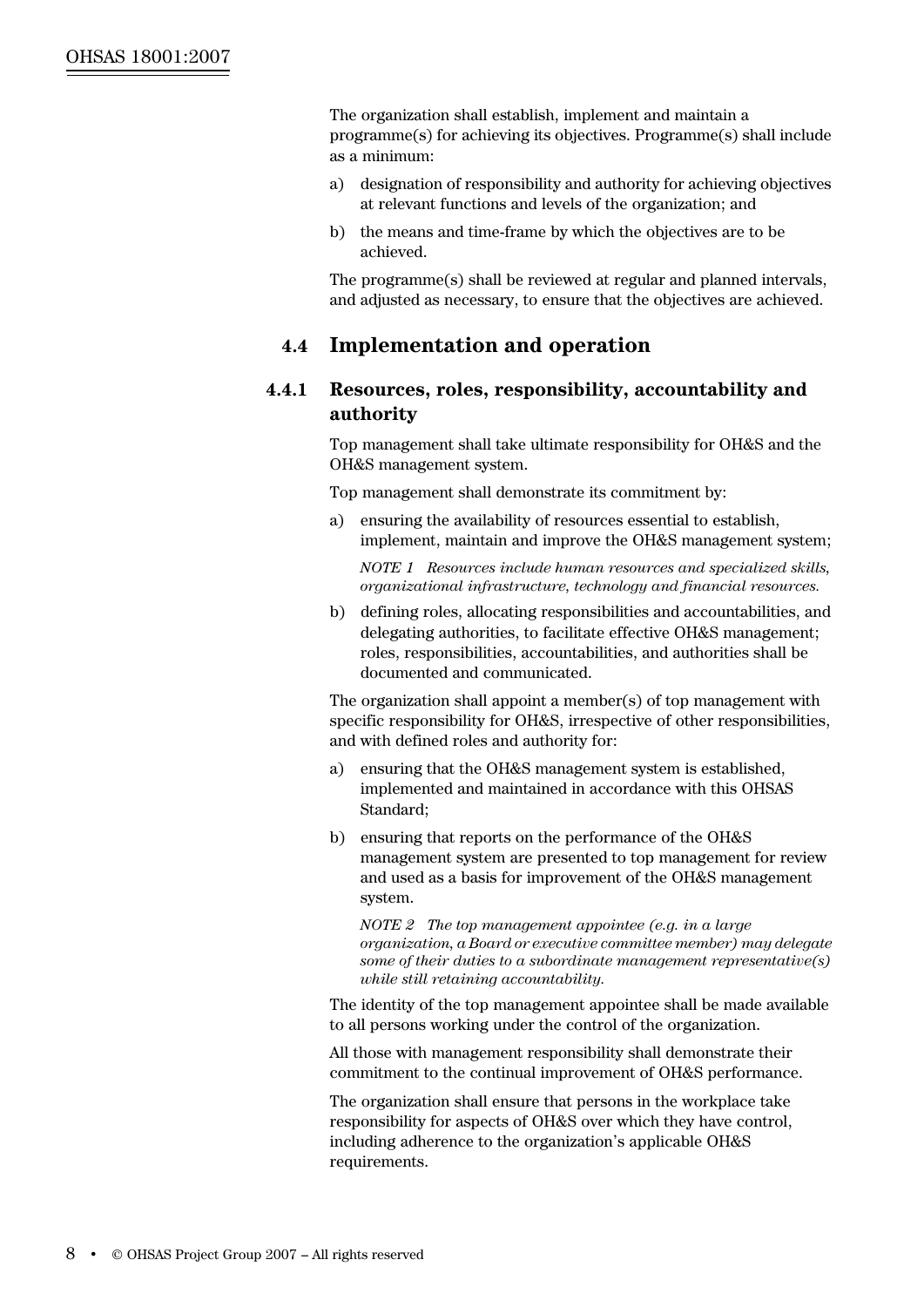# <span id="page-18-2"></span>**4.4.2 Competence, training and awareness**

The organization shall ensure that any person(s) under its control performing tasks that can impact on OH&S is (are) competent on the basis of appropriate education, training or experience, and shall retain associated records.

The organization shall identify training needs associated with its OH&S risks and its OH&S management system. It shall provide training or take other action to meet these needs, evaluate the effectiveness of the training or action taken, and retain associated records.

The organization shall establish, implement and maintain a procedure(s) to make persons working under its control aware of:

- a) the OH&S consequences, actual or potential, of their work activities, their behaviour, and the OH&S benefits of improved personal performance;
- b) their roles and responsibilities and importance in achieving conformity to the OH&S policy and procedures and to the requirements of the OH&S management system, including emergency preparedness and response requirements (see **[4.4.7](#page-20-1)**);
- c) the potential consequences of departure from specified procedures.

Training procedures shall take into account differing levels of:

- a) responsibility, ability, language skills and literacy; and
- b) risk.

### **4.4.3 Communication, participation and consultation**

#### <span id="page-18-1"></span>**4.4.3.1 Communication**

With regard to its OH&S hazards and OH&S management system, the organization shall establish, implement and maintain a procedure(s) for:

- a) internal communication among the various levels and functions of the organization;
- b) communication with contractors and other visitors to the workplace;
- c) receiving, documenting and responding to relevant communications from external interested parties.

#### <span id="page-18-0"></span>**4.4.3.2 Participation and consultation**

The organization shall establish, implement and maintain a procedure(s) for:

- a) the participation of workers by their:
- appropriate involvement in hazard identification, risk assessments and determination of controls;
- appropriate involvement in incident investigation;
- involvement in the development and review of OH&S policies and objectives;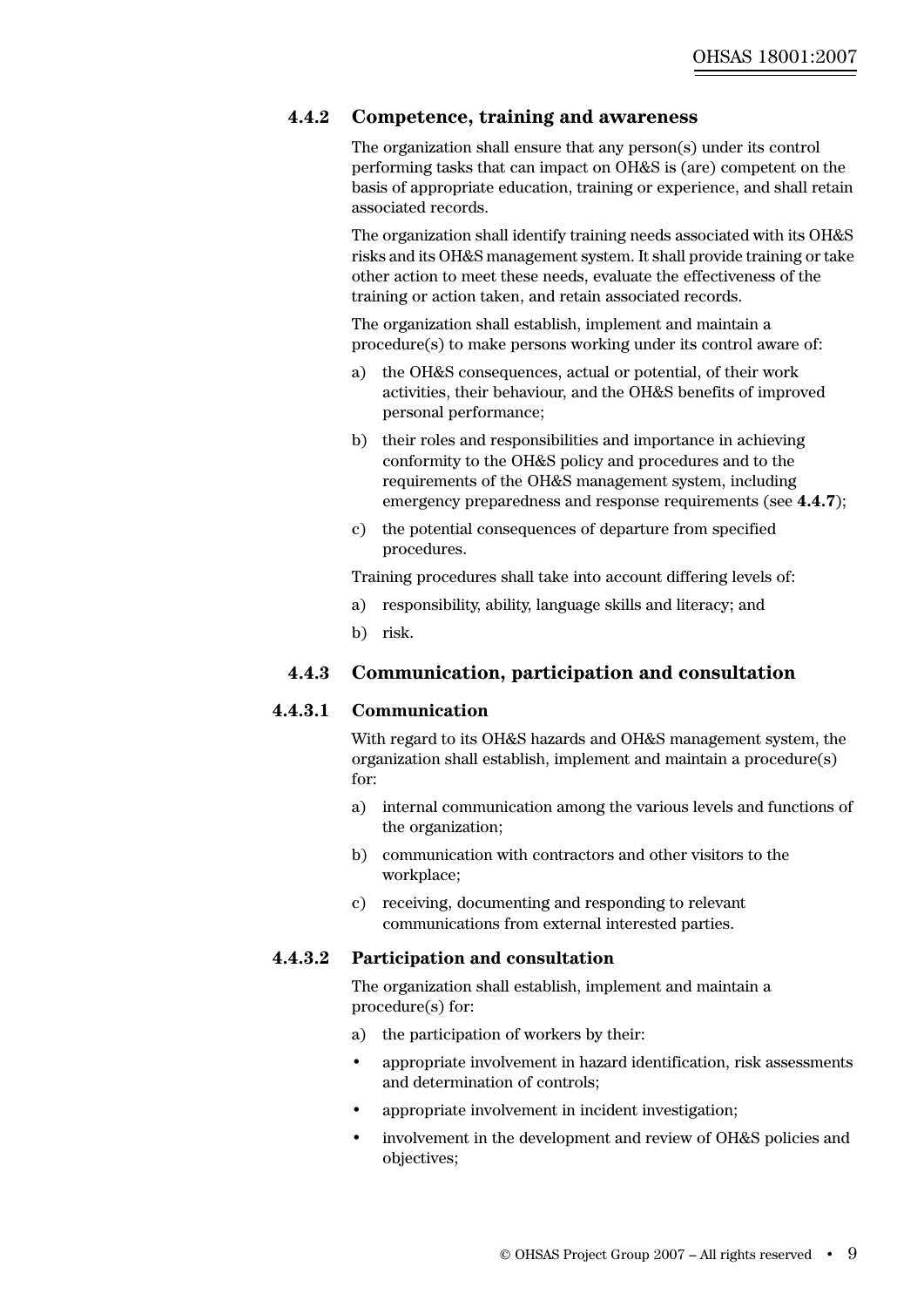- consultation where there are any changes that affect their OH&S;
- representation on OH&S matters.

Workers shall be informed about their participation arrangements, including who is their representative(s) on OH&S matters.

b) consultation with contractors where there are changes that affect their OH&S.

The organization shall ensure that, when appropriate, relevant external interested parties are consulted about pertinent OH&S matters.

#### <span id="page-19-0"></span>**4.4.4 Documentation**

The OH&S management system documentation shall include:

- a) the OH&S policy and objectives;
- b) description of the scope of the OH&S management system;
- c) description of the main elements of the OH&S management system and their interaction, and reference to related documents;
- d) documents, including records, required by this OHSAS Standard; and
- e) documents, including records, determined by the organization to be necessary to ensure the effective planning, operation and control of processes that relate to the management of its OH&S risks.

*NOTE It is important that documentation is proportional to the level of complexity, hazards and risks concerned and is kept to the minimum required for effectiveness and efficiency.*

### <span id="page-19-1"></span>**4.4.5 Control of documents**

Documents required by the OH&S management system and by this OHSAS Standard shall be controlled. Records are a special type of document and shall be controlled in accordance with the requirements given in **[4.5.4](#page-22-0)**.

The organization shall establish, implement and maintain a procedure(s) to:

- a) approve documents for adequacy prior to issue;
- b) review and update as necessary and re-approve documents;
- c) ensure that changes and the current revision status of documents are identified;
- d) ensure that relevant versions of applicable documents are available at points of use;
- e) ensure that documents remain legible and readily identifiable;
- f) ensure that documents of external origin determined by the organization to be necessary for the planning and operation of the OH&S management system are identified and their distribution controlled; and
- g) prevent the unintended use of obsolete documents and apply suitable identification to them if they are retained for any purpose.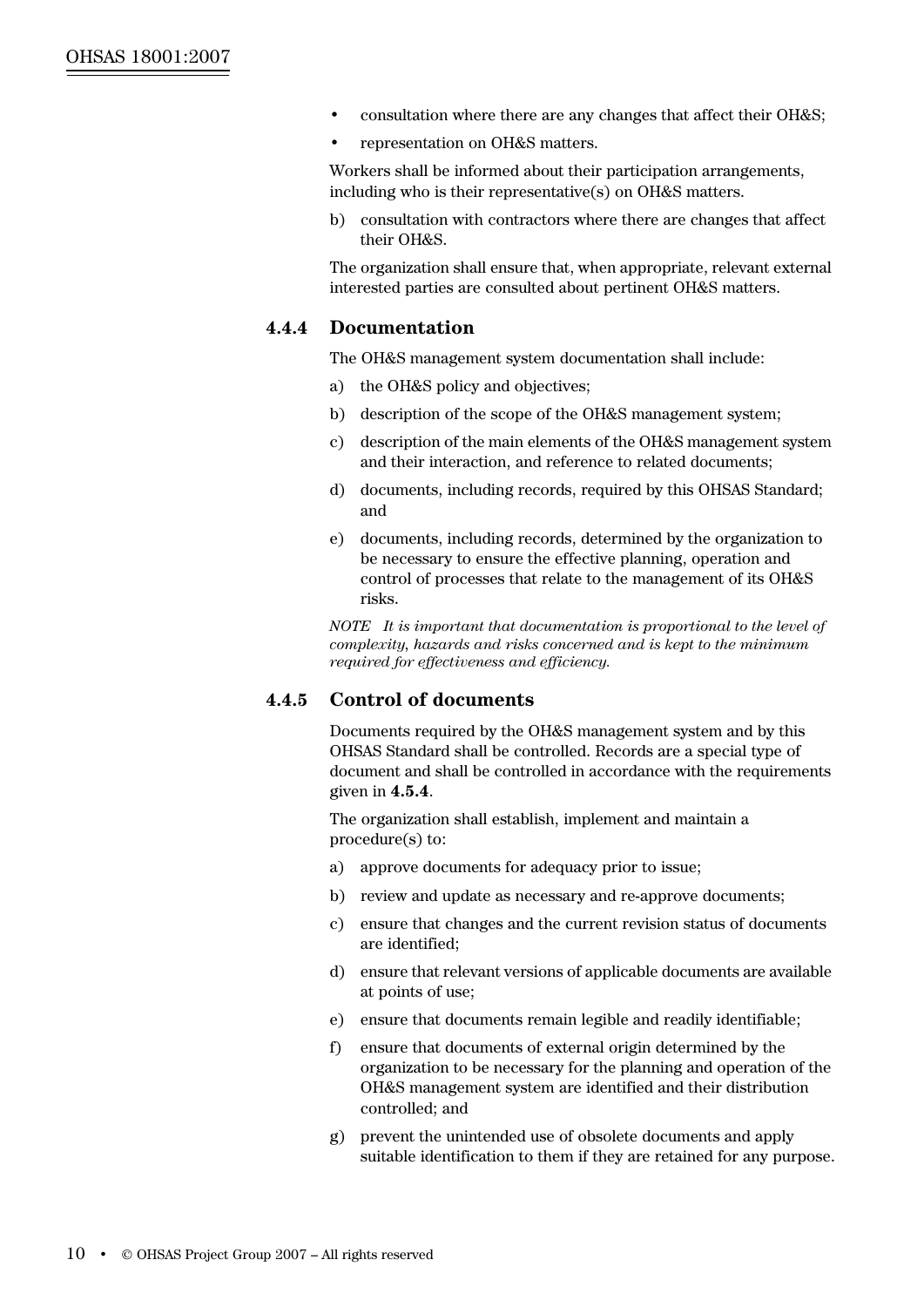# <span id="page-20-0"></span>**4.4.6 Operational control**

The organization shall determine those operations and activities that are associated with the identified hazard(s) where the implementation of controls is necessary to manage the OH&S risk(s). This shall include the management of change (see **[4.3.1](#page-15-0)**).

For those operations and activities, the organization shall implement and maintain:

- a) operational controls, as applicable to the organization and its activities; the organization shall integrate those operational controls into its overall OH&S management system;
- b) controls related to purchased goods, equipment and services;
- c) controls related to contractors and other visitors to the workplace;
- d) documented procedures, to cover situations where their absence could lead to deviations from the OH&S policy and the objectives;
- e) stipulated operating criteria where their absence could lead to deviations from the OH&S policy and objectives.

#### <span id="page-20-1"></span>**4.4.7 Emergency preparedness and response**

The organization shall establish, implement and maintain a procedure(s):

- a) to identify the potential for emergency situations;
- b) to respond to such emergency situations.

The organization shall respond to actual emergency situations and prevent or mitigate associated adverse OH&S consequences.

In planning its emergency response the organization shall take account of the needs of relevant interested parties, e.g. emergency services and neighbours.

The organization shall also periodically test its procedure(s) to respond to emergency situations, where practicable, involving relevant interested parties as appropriate.

The organization shall periodically review and, where necessary, revise its emergency preparedness and response procedure(s), in particular, after periodical testing and after the occurrence of emergency situations (see **[4.5.3](#page-21-2)**).

# **4.5 Checking**

#### <span id="page-20-3"></span><span id="page-20-2"></span>**4.5.1 Performance measurement and monitoring**

The organization shall establish, implement and maintain a procedure(s) to monitor and measure OH&S performance on a regular basis. This procedure(s) shall provide for:

- a) both qualitative and quantitative measures, appropriate to the needs of the organization;
- b) monitoring of the extent to which the organization's OH&S objectives are met;
- c) monitoring the effectiveness of controls (for health as well as for safety);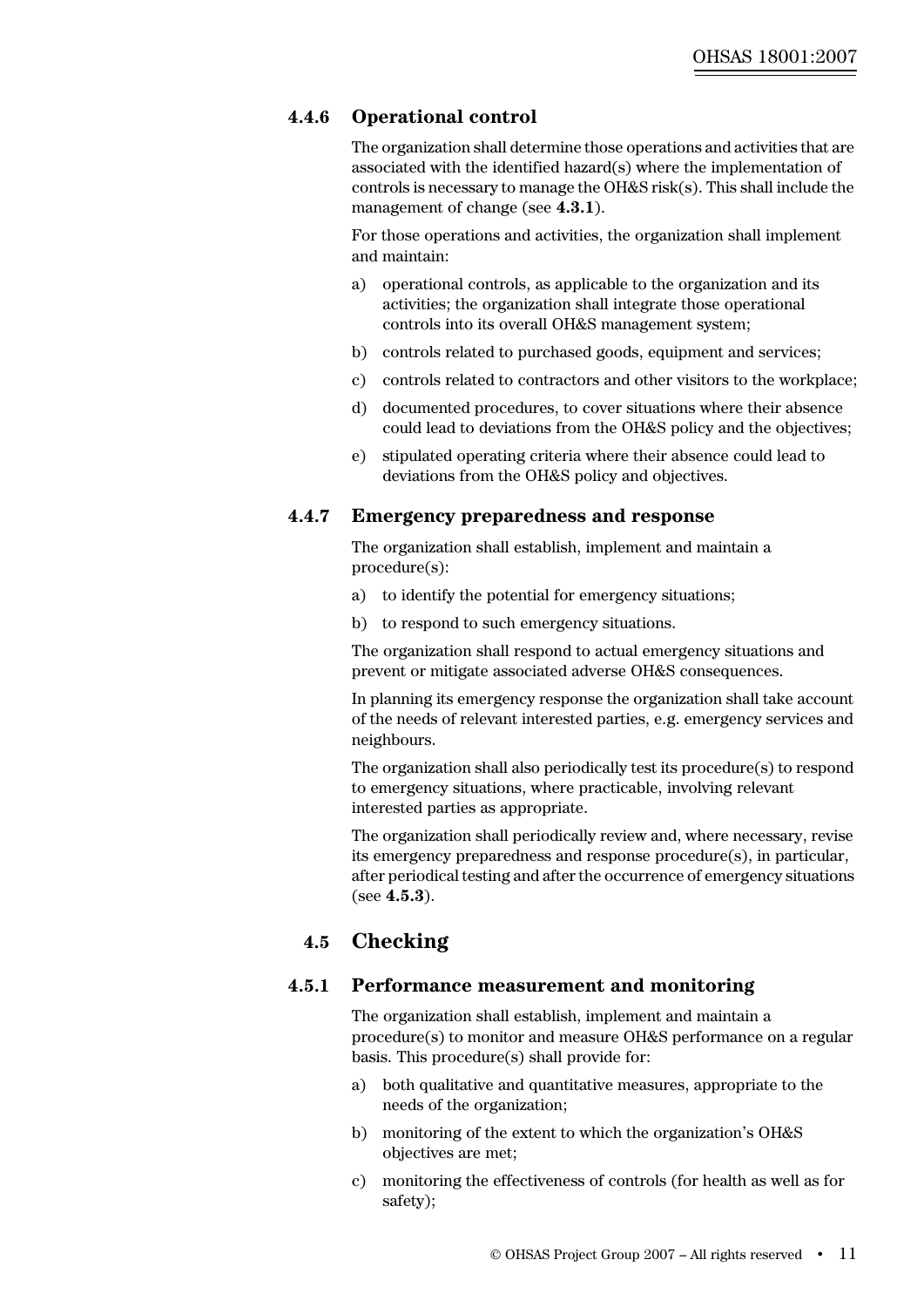- d) proactive measures of performance that monitor conformance with the OH&S programme(s), controls and operational criteria;
- e) reactive measures of performance that monitor ill health, incidents (including accidents, near-misses, etc.), and other historical evidence of deficient OH&S performance;
- f) recording of data and results of monitoring and measurement sufficient to facilitate subsequent corrective action and preventive action analysis.

If equipment is required to monitor or measure performance, the organization shall establish and maintain procedures for the calibration and maintenance of such equipment, as appropriate. Records of calibration and maintenance activities and results shall be retained.

# <span id="page-21-0"></span>**4.5.2 Evaluation of compliance**

<span id="page-21-3"></span>**4.5.2.1** Consistent with its commitment to compliance [see **[4.2](#page-14-2)**c)], the organization shall establish, implement and maintain a procedure(s) for periodically evaluating compliance with applicable legal requirements (see **[4.3.2](#page-16-1)**).

The organization shall keep records of the results of the periodic evaluations.

*NOTE The frequency of periodic evaluation may vary for differing legal requirements.*

**4.5.2.2** The organization shall evaluate compliance with other requirements to which it subscribes (see **[4.3.2](#page-16-1)**). The organization may wish to combine this evaluation with the evaluation of legal compliance referred to in **[4.5.2.1](#page-21-3)** or to establish a separate procedure(s).

The organization shall keep records of the results of the periodic evaluations.

*NOTE The frequency of periodic evaluation may vary for differing other requirements to which the organization subscribes.*

# **4.5.3 Incident investigation, nonconformity, corrective action and preventive action**

#### <span id="page-21-2"></span><span id="page-21-1"></span>**4.5.3.1 Incident investigation**

The organization shall establish, implement and maintain a procedure(s) to record, investigate and analyse incidents in order to:

- a) determine underlying OH&S deficiencies and other factors that might be causing or contributing to the occurrence of incidents;
- b) identify the need for corrective action;
- c) identify opportunities for preventive action;
- d) identify opportunities for continual improvement;
- e) communicate the results of such investigations.

The investigations shall be performed in a timely manner.

Any identified need for corrective action or opportunities for preventive action shall be dealt with in accordance with the relevant parts of **[4.5.3.2](#page-22-1)**.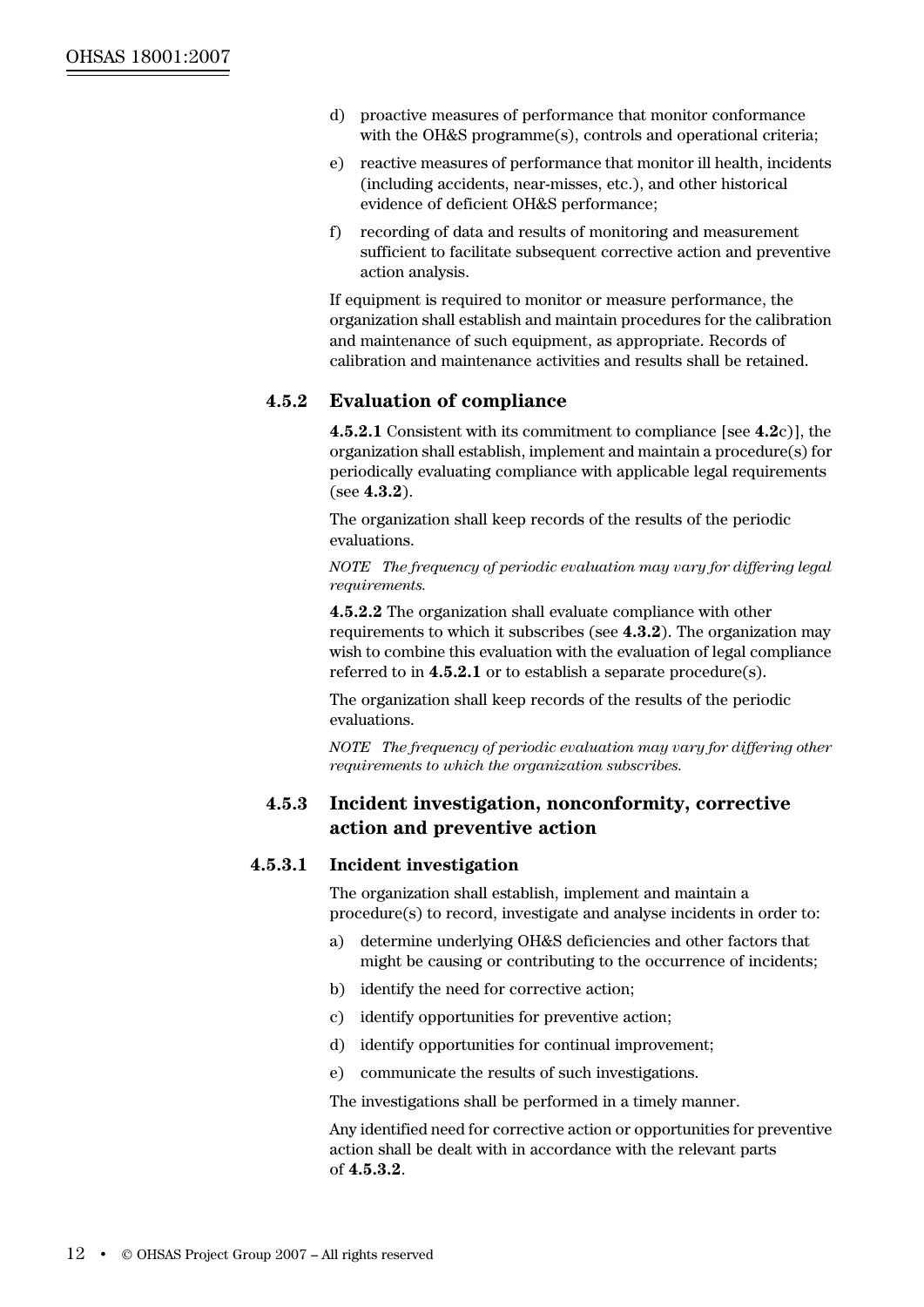The results of incident investigations shall be documented and maintained.

#### <span id="page-22-1"></span>**4.5.3.2 Nonconformity, corrective action and preventive action**

The organization shall establish, implement and maintain a procedure(s) for dealing with actual and potential nonconformity(ies) and for taking corrective action and preventive action. The procedure(s) shall define requirements for:

- a) identifying and correcting nonconformity(ies) and taking action(s) to mitigate their OH&S consequences;
- b) investigating nonconformity(ies), determining their cause(s) and taking actions in order to avoid their recurrence;
- c) evaluating the need for action(s) to prevent nonconformity(ies) and implementing appropriate actions designed to avoid their occurrence;
- d) recording and communicating the results of corrective action(s) and preventive action(s) taken; and
- e) reviewing the effectiveness of corrective action(s) and preventive action(s) taken.

Where the corrective action and preventive action identifies new or changed hazards or the need for new or changed controls, the procedure shall require that the proposed actions shall be taken through a risk assessment prior to implementation.

Any corrective action or preventive action taken to eliminate the causes of actual and potential nonconformity(ies) shall be appropriate to the magnitude of problems and commensurate with the OH&S risk(s) encountered.

The organization shall ensure that any necessary changes arising from corrective action and preventive action are made to the OH&S management system documentation.

# <span id="page-22-0"></span>**4.5.4 Control of records**

The organization shall establish and maintain records as necessary to demonstrate conformity to the requirements of its OH&S management system and of this OHSAS Standard, and the results achieved.

The organization shall establish, implement and maintain a procedure(s) for the identification, storage, protection, retrieval, retention and disposal of records.

Records shall be and remain legible, identifiable and traceable.

# <span id="page-22-2"></span>**4.5.5 Internal audit**

The organization shall ensure that internal audits of the OH&S management system are conducted at planned intervals to:

- a) determine whether the OH&S management system:
	- 1) conforms to planned arrangements for OH&S management, including the requirements of this OHSAS Standard; and
	- 2) has been properly implemented and is maintained; and
	- 3) is effective in meeting the organization's policy and objectives;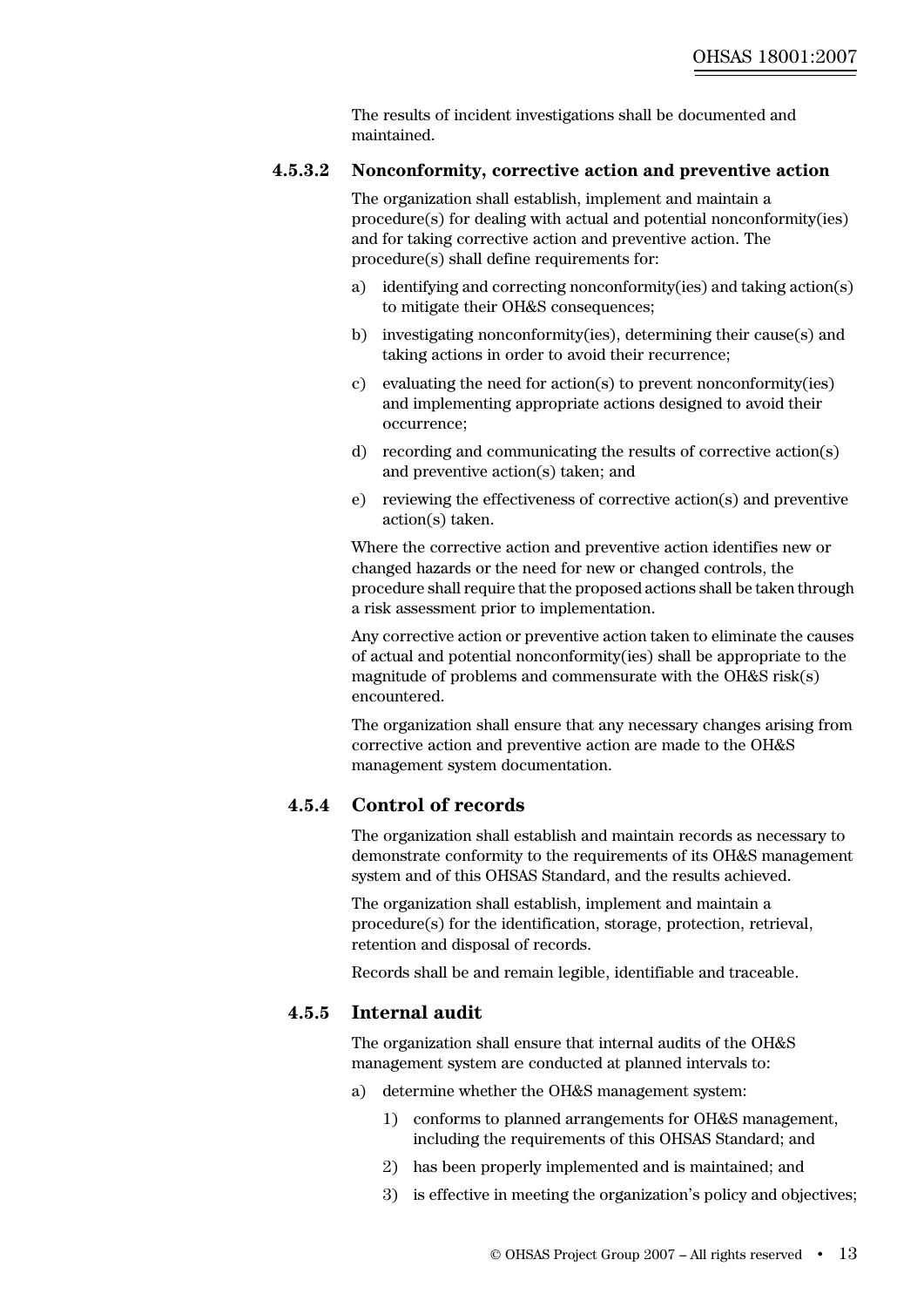b) provide information on the results of audits to management.

Audit programme(s) shall be planned, established, implemented and maintained by the organization, based on the results of risk assessments of the organization's activities, and the results of previous audits.

Audit procedure(s) shall be established, implemented and maintained that address:

- a) the responsibilities, competencies, and requirements for planning and conducting audits, reporting results and retaining associated records; and
- b) the determination of audit criteria, scope, frequency and methods.

Selection of auditors and conduct of audits shall ensure objectivity and the impartiality of the audit process.

#### <span id="page-23-0"></span>**4.6 Management review**

Top management shall review the organization's OH&S management system, at planned intervals, to ensure its continuing suitability, adequacy and effectiveness. Reviews shall include assessing opportunities for improvement and the need for changes to the OH&S management system, including the OH&S policy and OH&S objectives. Records of the management reviews shall be retained.

Input to management reviews shall include:

- a) results of internal audits and evaluations of compliance with applicable legal requirements and with other requirements to which the organization subscribes;
- b) the results of participation and consultation (see **[4.4.3](#page-18-1)**);
- c) relevant communication(s) from external interested parties, including complaints;
- d) the OH&S performance of the organization;
- e) the extent to which objectives have been met;
- f) status of incident investigations, corrective actions and preventive actions;
- g) follow-up actions from previous management reviews;
- h) changing circumstances, including developments in legal and other requirements related to OH&S; and
- i) recommendations for improvement.

The outputs from management reviews shall be consistent with the organization's commitment to continual improvement and shall include any decisions and actions related to possible changes to:

- a) OH&S performance;
- b) OH&S policy and objectives;
- c) resources; and
- d) other elements of the OH&S management system.

Relevant outputs from management review shall be made available for communication and consultation (see **[4.4.3](#page-18-1)**).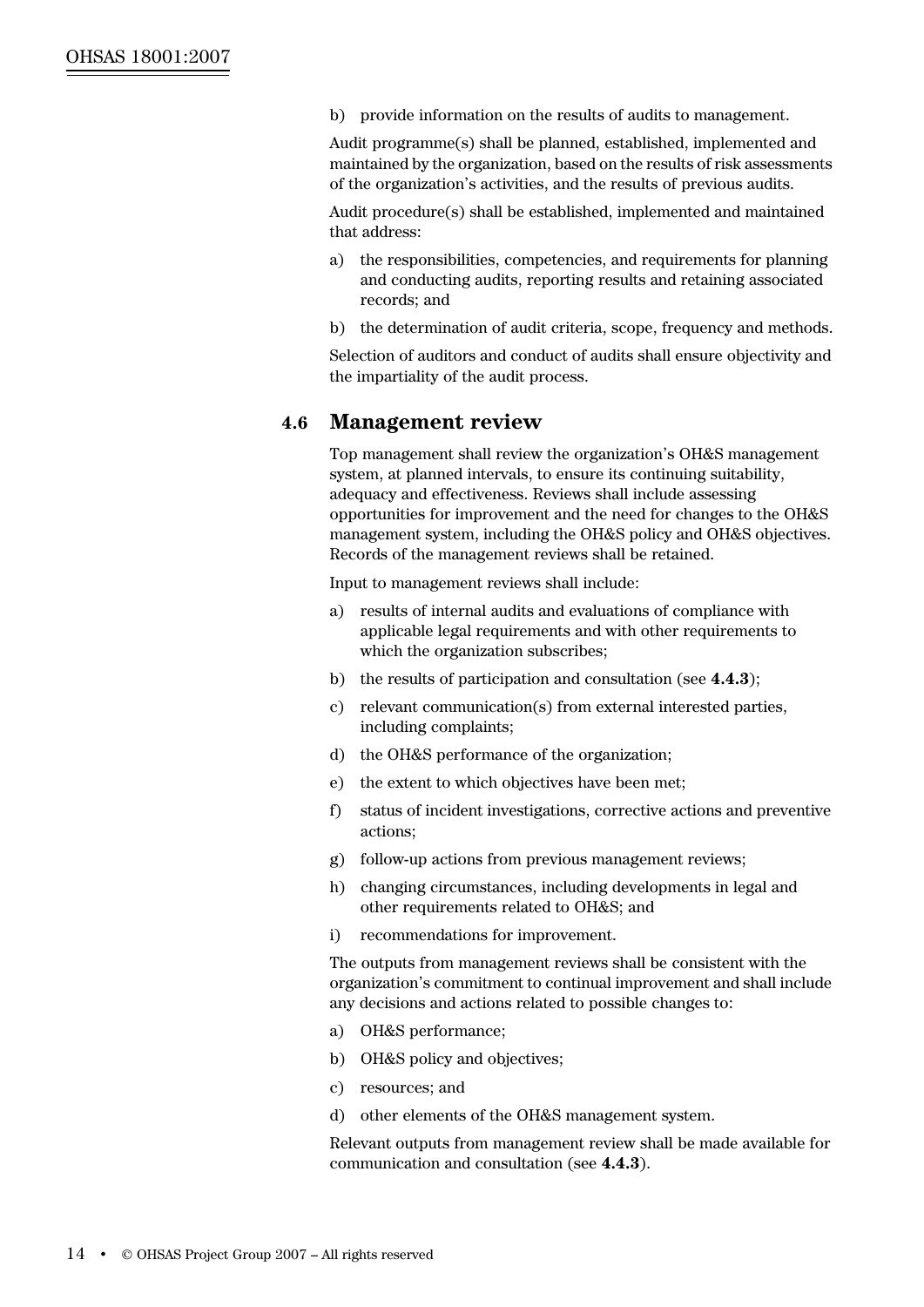# <span id="page-24-1"></span>**Annex A (informative) Correspondence between OHSAS 18001:2007, ISO 14001:2004 and ISO 9001:2000**

| Table A.1 Correspondence between OHSAS 18001:2007, ISO 14001:2004 |
|-------------------------------------------------------------------|
| and ISO 9001:2000                                                 |

<span id="page-24-0"></span>

| <b>OHSAS 18001:2007</b> |                                                                       | ISO 14001:2004          |                                                                 | ISO 9001:2000                        |                                                                                                                                         |
|-------------------------|-----------------------------------------------------------------------|-------------------------|-----------------------------------------------------------------|--------------------------------------|-----------------------------------------------------------------------------------------------------------------------------------------|
|                         | Introduction                                                          |                         | Introduction                                                    | $\bf{0}$<br>0.1<br>0.2<br>0.3<br>0.4 | Introduction<br>General<br>Process approach<br>Relationship with ISO 9004<br>Compatibility with other<br>management systems             |
| $\mathbf{1}$            | Scope                                                                 | $\mathbf{1}$            | Scope                                                           | $\mathbf{1}$<br>1.1<br>1.2           | Scope<br>General<br>Application                                                                                                         |
| $\overline{2}$          | Normative references                                                  | $\overline{\mathbf{2}}$ | Normative references                                            | $\overline{2}$                       | Normative reference                                                                                                                     |
| $\overline{\mathbf{3}}$ | Terms and definitions                                                 | $\bf{3}$                | Terms and definitions                                           | $\bf{3}$                             | Terms and definitions                                                                                                                   |
| $\overline{\mathbf{4}}$ | OH&S management system<br>elements (title only)                       | $\overline{\mathbf{4}}$ | Environmental management<br>system requirements (title<br>only) | $\overline{\mathbf{4}}$              | Quality management system<br>(title only)                                                                                               |
| 4.1                     | General requirements                                                  | 4.1                     | General requirements                                            | 4.1<br>5.5<br>5.5.1                  | General requirements<br>Responsibility, authority and<br>communication<br>Responsibility and authority                                  |
| 4.2                     | OH&S policy                                                           | 4.2                     | Environmental policy                                            | 5.1<br>5.3<br>8.5.1                  | Management commitment<br>Quality policy<br>Continual improvement                                                                        |
| 4.3                     | Planning (title only)                                                 | 4.3                     | Planning (title only)                                           | 5.4                                  | Planning (title only)                                                                                                                   |
| 4.3.1                   | Hazard identification, risk<br>assessment and<br>determining controls | 4.3.1                   | Environmental aspects                                           | 5.2<br>7.2.1<br>7.2.2                | <b>Customer</b> focus<br>Determination of<br>requirements related to the<br>product<br>Review of requirements<br>related to the product |
| 4.3.2                   | Legal and other<br>requirements                                       | 4.3.2                   | Legal and other<br>requirements                                 | 5.2<br>7.2.1                         | <b>Customer</b> focus<br>Determination of<br>requirements related to the<br>product                                                     |
| 4.3.3                   | Objectives and<br>programme(s)                                        | 4.3.3                   | Objectives, targets and<br>programme(s)                         | 5.4.1<br>5.4.2<br>8.5.1              | Quality objectives<br>Quality management system<br>planning<br>Continual improvement                                                    |
| 4.4                     | Implementation and<br>operation (title only)                          | 4.4                     | Implementation and<br>operation (title only)                    | 7                                    | Product realization (title<br>only)                                                                                                     |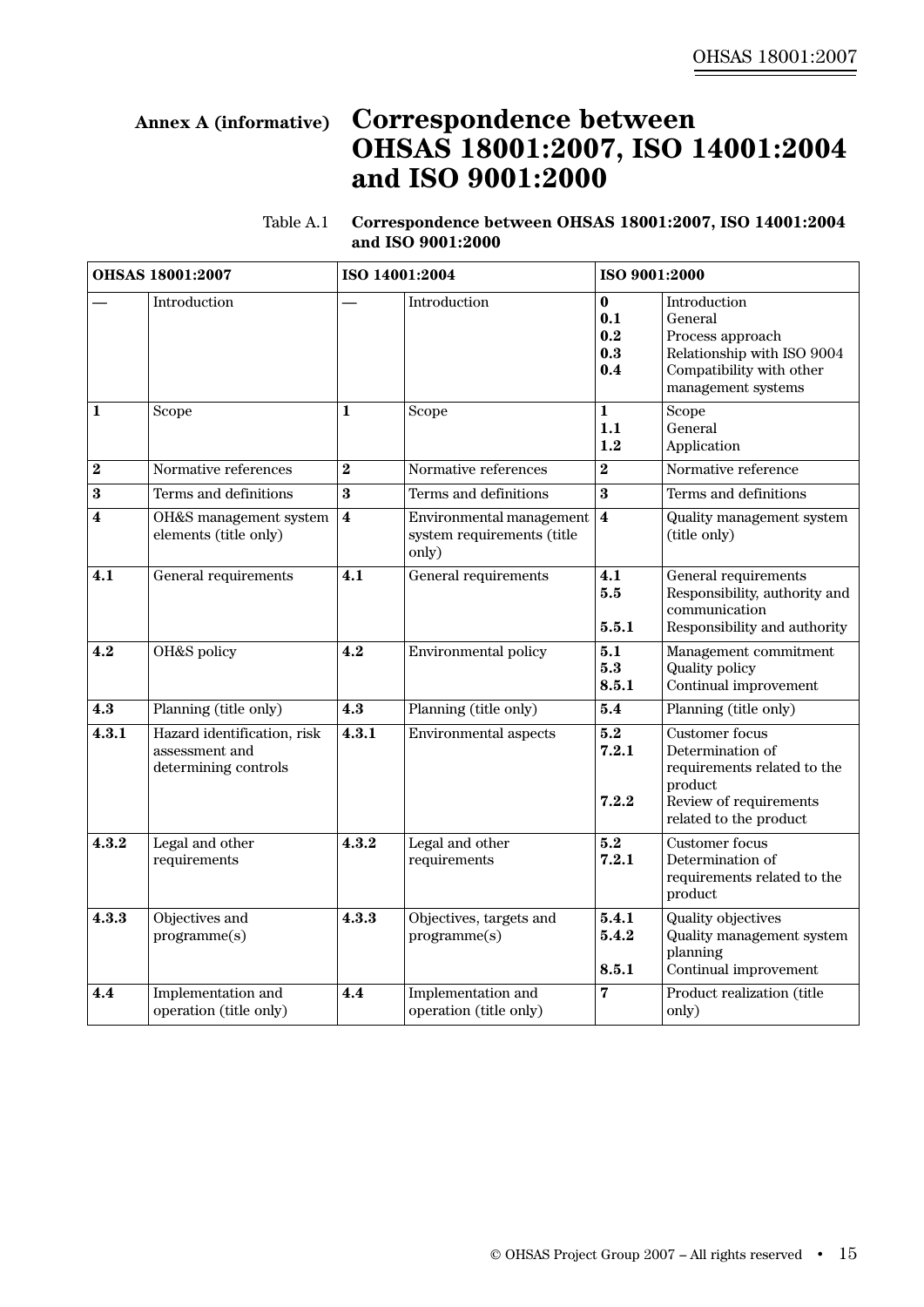| <b>OHSAS 18001:2007</b> |                                                                         |       | ISO 14001:2004                                       |                                                                                                                               | ISO 9001:2000                                                                                                                                                                                                                                                                                                                                                                                                                                                                                                                                                                       |  |
|-------------------------|-------------------------------------------------------------------------|-------|------------------------------------------------------|-------------------------------------------------------------------------------------------------------------------------------|-------------------------------------------------------------------------------------------------------------------------------------------------------------------------------------------------------------------------------------------------------------------------------------------------------------------------------------------------------------------------------------------------------------------------------------------------------------------------------------------------------------------------------------------------------------------------------------|--|
| 4.4.1                   | Resources, roles,<br>responsibility,<br>accountability and<br>authority | 4.4.1 | Resources, roles,<br>responsibility and<br>authority | 5.1<br>5.5.1<br>5.5.2<br>6.1<br>6.3                                                                                           | Management commitment<br>Responsibility and authority<br>Management representative<br>Provision of resources<br>Infrastructure                                                                                                                                                                                                                                                                                                                                                                                                                                                      |  |
| 4.4.2                   | Competence, training<br>and awareness                                   | 4.4.2 | Competence, training and<br>awareness                | 6.2.1<br>6.2.2                                                                                                                | (Human resources) General<br>Competence, awareness and<br>training                                                                                                                                                                                                                                                                                                                                                                                                                                                                                                                  |  |
| 4.4.3                   | Communication,<br>participation and<br>consultation                     | 4.4.3 | Communication                                        | 5.5.3<br>7.2.3                                                                                                                | Internal communication<br>Customer communication                                                                                                                                                                                                                                                                                                                                                                                                                                                                                                                                    |  |
| 4.4.4                   | Documentation                                                           | 4.4.4 | Documentation                                        | 4.2.1                                                                                                                         | (Documentation requirements)<br>General                                                                                                                                                                                                                                                                                                                                                                                                                                                                                                                                             |  |
| 4.4.5                   | Control of documents                                                    | 4.4.5 | Control of documents                                 | 4.2.3                                                                                                                         | Control of documents                                                                                                                                                                                                                                                                                                                                                                                                                                                                                                                                                                |  |
| 4.4.6                   | Operational control                                                     | 4.4.6 | Operational control                                  | 7.1<br>7.2<br>7.2.1<br>7.2.2<br>7.3.1<br>7.3.2<br>7.3.3<br>7.3.4<br>7.3.5<br>7.3.6<br>7.3.7<br>7.4.1<br>7.4.2<br>7.4.3<br>7.5 | Planning of product realization<br>Customer-related processes<br>Determination of requirements<br>related to the product<br>Review of requirements related<br>to the product<br>Design and development<br>planning<br>Design and development<br>inputs<br>Design and development<br>outputs<br>Design and development<br>review<br>Design and development<br>verification<br>Design and development<br>validation<br>Control of design and<br>development changes<br>Purchasing process<br>Purchasing information<br>Verification of purchased<br>product<br>Production and service |  |
|                         |                                                                         |       |                                                      | 7.5.1<br>7.5.2<br>7.5.5                                                                                                       | provision<br>Control of production and<br>service provision<br>Validation of processes for<br>production and service<br>provision<br>Preservation of product                                                                                                                                                                                                                                                                                                                                                                                                                        |  |

# Table A.1 **Correspondence between OHSAS 18001:2007, ISO 14001:2004 and ISO 9001:2000** (*continued*)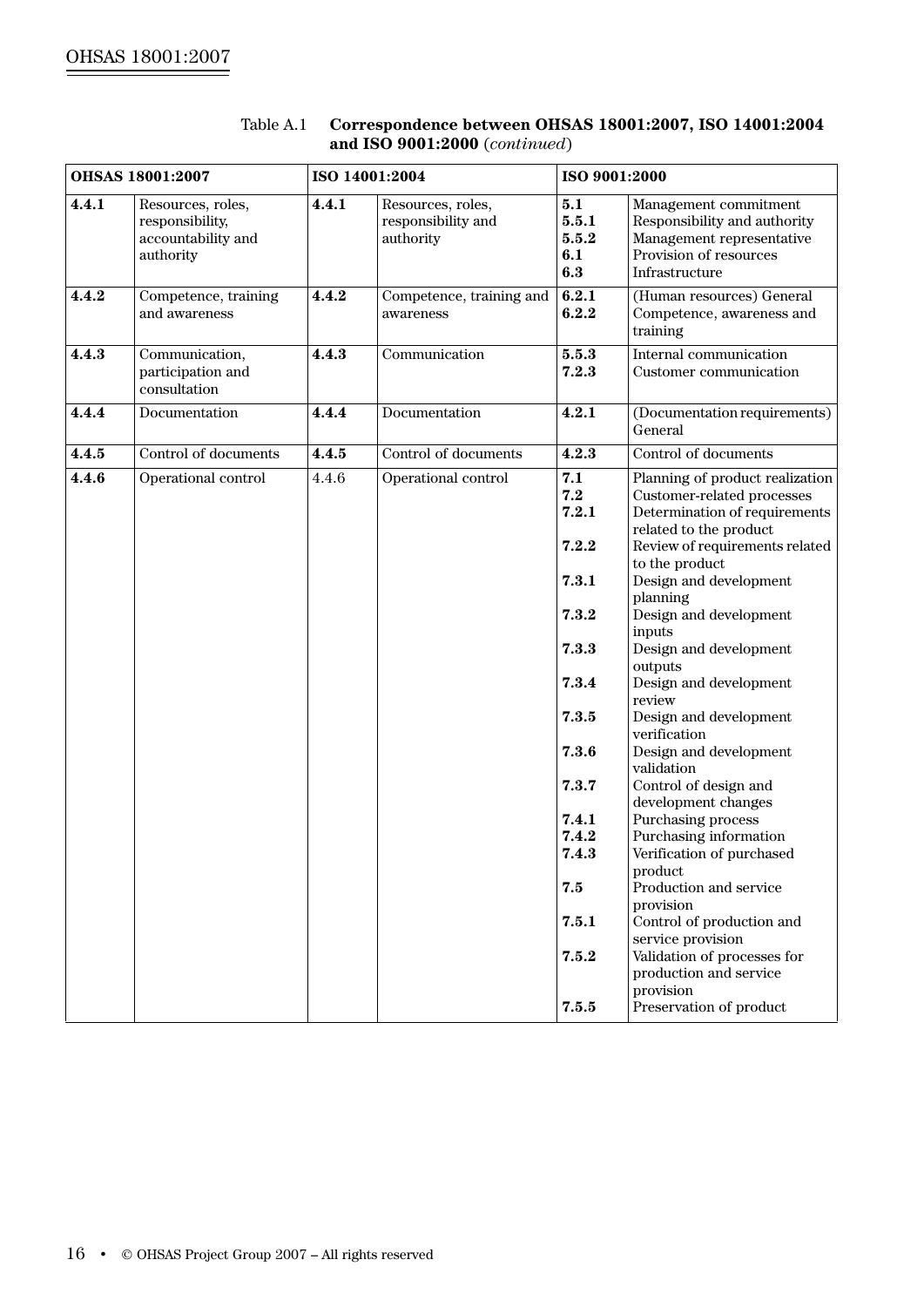| <b>OHSAS 18001:2007</b> |                                                                                                         | ISO 14001:2004 |                                                              | ISO 9001:2000                                        |                                                                                                                                                                                                                       |
|-------------------------|---------------------------------------------------------------------------------------------------------|----------------|--------------------------------------------------------------|------------------------------------------------------|-----------------------------------------------------------------------------------------------------------------------------------------------------------------------------------------------------------------------|
| 4.4.7                   | <b>Emergency preparedness</b><br>and response                                                           | 4.4.7          | <b>Emergency preparedness</b><br>and response                | 8.3                                                  | Control of nonconforming<br>product                                                                                                                                                                                   |
| 4.5                     | Checking (title only)                                                                                   | 4.5            | Checking (title only)                                        | $\overline{\mathbf{8}}$                              | Measurement, analysis and<br>improvement (title only)                                                                                                                                                                 |
| 4.5.1                   | Performance<br>measurement and<br>monitoring                                                            | 4.5.1          | Monitoring and<br>measurement                                | 7.6<br>8.1<br>8.2.3<br>8.2.4<br>8.4                  | Control of monitoring and<br>measuring devices<br>(Measurement, analysis and<br>improvement)<br>General<br>Monitoring and measurement<br>of processes<br>Monitoring and measurement<br>of product<br>Analysis of data |
| 4.5.2                   | Evaluation of compliance 4.5.2                                                                          |                | Evaluation of compliance                                     | 8.2.3<br>8.2.4                                       | Monitoring and measurement<br>of processes<br>Monitoring and measurement<br>of product                                                                                                                                |
| 4.5.3                   | Incident investigation,<br>nonconformity,<br>corrective action and<br>preventive action (title<br>only) |                |                                                              |                                                      |                                                                                                                                                                                                                       |
| 4.5.3.1                 | Incident investigation                                                                                  |                |                                                              |                                                      |                                                                                                                                                                                                                       |
| 4.5.3.2                 | Nonconformity,<br>corrective and preventive<br>action                                                   | 4.5.3          | Nonconformity, corrective<br>action and preventive<br>action | 8.3<br>8.4<br>8.5.2<br>8.5.3                         | Control of nonconforming<br>product<br>Analysis of data<br>Corrective action<br>Preventive action                                                                                                                     |
| 4.5.4                   | Control of records                                                                                      | 4.5.4          | Control of records                                           | 4.2.4                                                | Control of records                                                                                                                                                                                                    |
| 4.5.5                   | Internal audit                                                                                          | 4.5.5          | Internal audit                                               | 8.2.2                                                | Internal audit                                                                                                                                                                                                        |
| 4.6                     | Management review                                                                                       | 4.6            | Management review                                            | 5.1<br>5.6<br>5.6.1<br>5.6.2<br>$\bf 5.6.3$<br>8.5.1 | Management commitment<br>Management review (title only)<br>General<br>Review input<br>Review output<br>Continual improvement                                                                                          |

### Table A.1 **Correspondence between OHSAS 18001:2007, ISO 14001:2004 and ISO 9001:2000** (*continued*)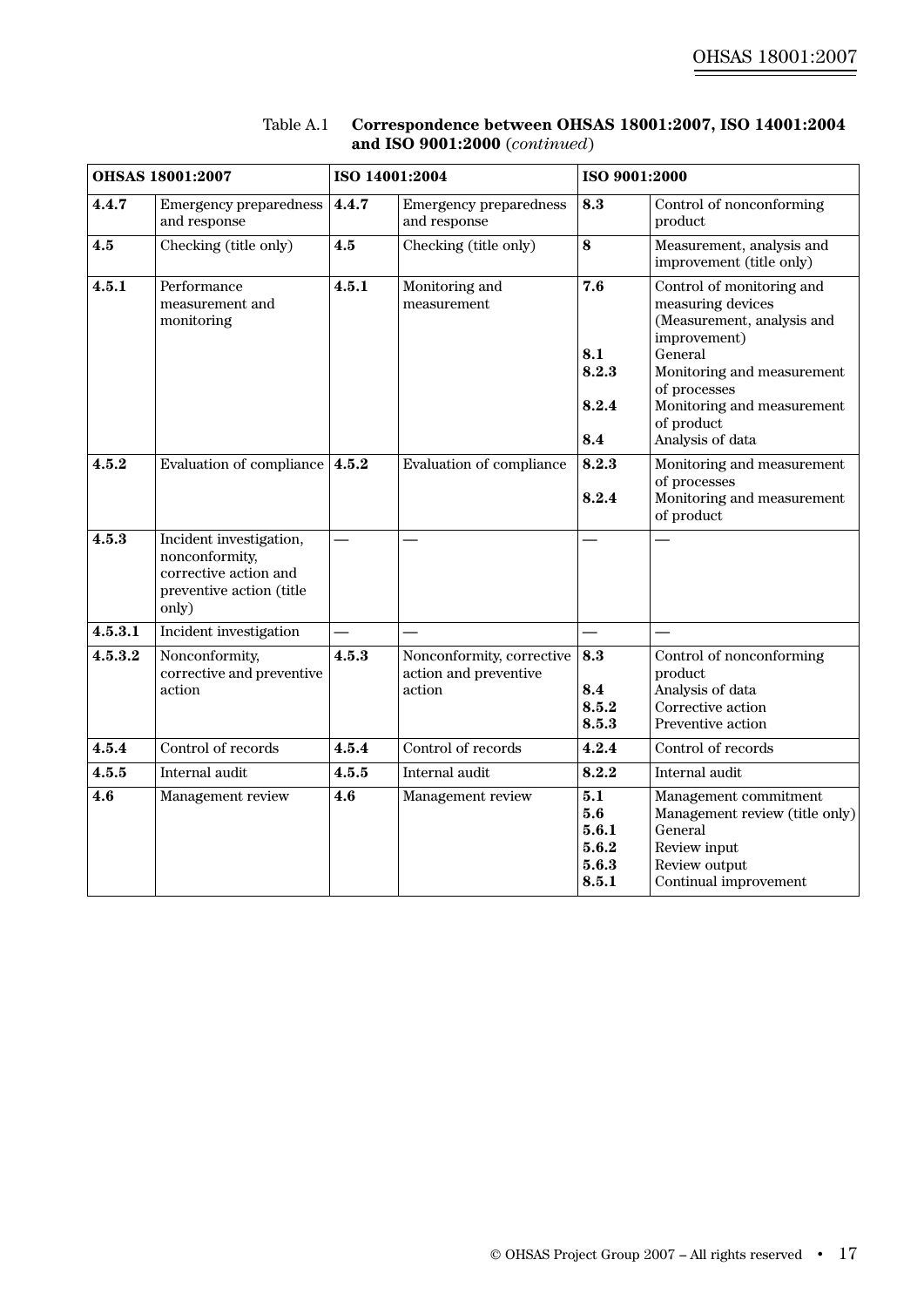# <span id="page-27-0"></span>**Annex B (informative) Correspondence between OHSAS 18001, OHSAS 18002, and the ILO-OSH:2001** *Guidelines on occupational safety and health management systems*

# **B.1 Introduction**

This annex identifies the key differences between the International Labour Organization's ILO-OSH Guidelines and the OHSAS documents, and provides a comparative assessment of their differing requirements.

#### It should be noted that *no areas of significant difference have been identified*.

Consequently, those organizations that have implemented an OH&S management system that is compliant with OHSAS 18001 may be reassured that their OH&S management system will also be compatible with the recommendations of the ILO-OSH Guidelines.

A correspondence table between the individual clauses of the OHSAS documents and those of the ILO-OSH Guidelines is given in **[B.4](#page-29-1)**.

# **B.2 Overview**

The two prime objectives of the ILO-OSH Guidelines are:

- a) to assist countries in the establishment of a national framework for occupational health and safety management systems; and
- b) to provide guidance to individual organizations regarding the integration of OH&S elements into their overall policy and management arrangements.

OHSAS 18001 specifies requirements for OH&S management systems, to enable organizations to control risks and to improve their OH&S performance. OHSAS 18002 gives guidance on the implementation of OHSAS 18001. The OHSAS documents are therefore comparable with Section 3 of the ILO-OSH Guidelines "*The occupational safety and health management system in the organization*".

# **B.3 Detailed analysis of Section 3 of the ILO-OSH Guidelines against the OHSAS documents**

#### **B.3.1 Scope**

The focus of the ILO-OSH Guidelines is on workers. The focus of the OHSAS Standards, towards persons under the control of the organization and other interested parties, is broader.

#### **B.3.2 OH&S management system models**

The models picturing the main elements of an OH&S management system are directly equivalent between the ILO-OSH Guidelines and the OHSAS documents.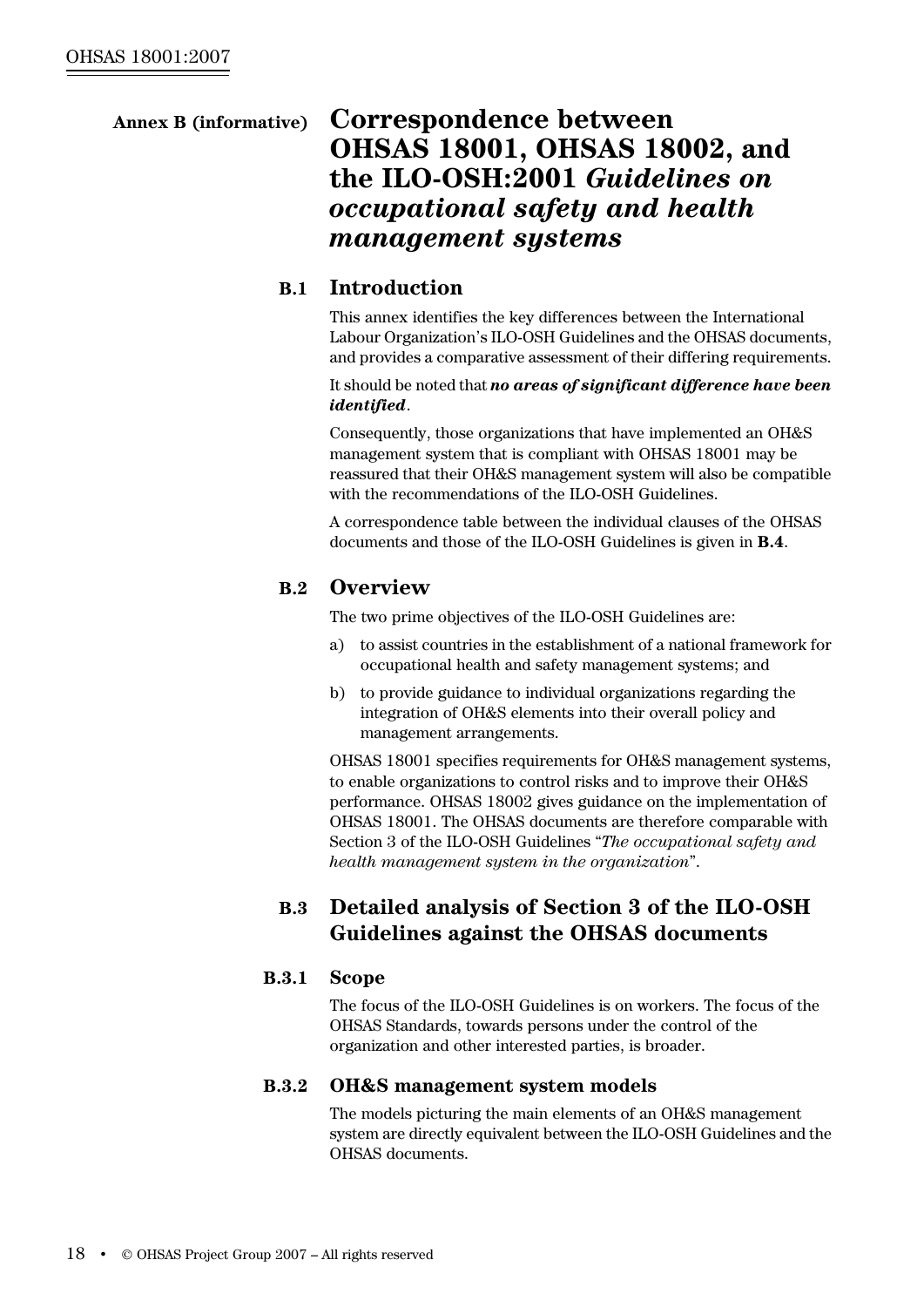# **B.3.3 ILO-OSH Section 3.2, Worker participation**

In the ILO-OSH *Guidelines*, subsection **3.2.4** recommends that: *"The employer should ensure as appropriate, the establishment and efficient functioning of a health and safety committee and the recognition of workers health and safety representatives in accordance with national laws and practice"*.

OHSAS 18001, **[4.4.3](#page-18-1)**, requires the organization to establish a procedure for communication, participation and consultation, and to involve a wider spectrum of interested parties (due to the broader scope of application of the document).

# **B.3.4 ILO-OSH Section 3.3, Responsibility and accountability**

The ILO-OSH *Guidelines* recommend in **3.3.1(h)** the establishment of prevention and health promotion programmes. There is no requirement in the OHSAS Standards for this.

# **B.3.5 ILO-OSH Section 3.4, Competence and training**

The recommendation of the ILO-OSH *Guidelines* subsection **3.4.4**: *"Training should be provided to all participants at no cost and should take place during working hours if possible"*, is not a requirement of the OHSAS documents.

# **B.3.6 ILO-OSH Section 3.10.4, Procurement**

The ILO-OSH Guidelines emphasize that safety and health requirements of the organization should be incorporated into purchasing and leasing specifications.

The OHSAS Standards address procurement by their requirements for risk assessment, identification of legal requirements and the establishment of operational controls.

### **B.3.7 ILO-OSH Section 3.10.5, Contracting**

The ILO-OSH Guidelines define the steps to be taken to ensure that the organization's safety and health requirements are applied to contractors (they also provide a summary of the actions needed to ensure that they are). This is implicit in OHSAS.

# **B.3.8 ILO-OSH Section 3.12, Investigation of work related injuries, ill health, diseases and incidents, and their impact on safety and health performance**

The ILO-OSH Guidelines do not require corrective actions or preventive actions to be reviewed through the risk assessment process prior to implementation, as they are in OHSAS 18001, **[4.5.3.2](#page-22-1)**.

### **B.3.9 ILO-OSH Section 3.13, Audit**

The ILO-OSH Guidelines recommend consultation on the selection of auditors. In contrast, the OHSAS documents require audit personnel to be impartial and objective.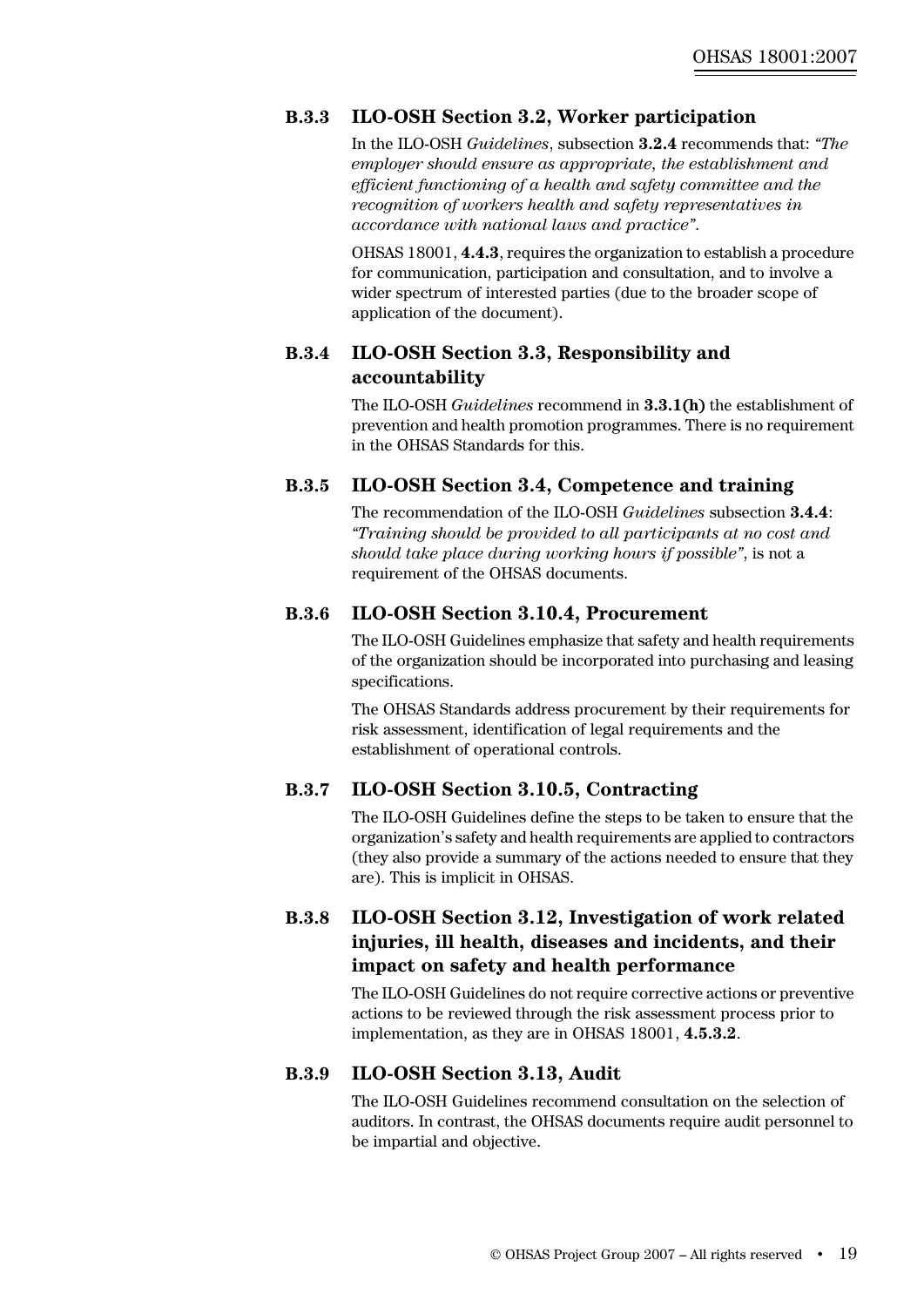# **B.3.10 ILO-OSH Section 3.16, Continual improvement**

This is a separate subclause in the ILO-OSH Guidelines. It details arrangements that should be taken into account for the achievement of continual improvement. Similar arrangements are detailed throughout the OHSAS documents, which consequently do not have a corresponding clause.

# **B.4 Correspondence between the clauses of the OHSAS documents and the clauses of the ILO-OSH Guidelines**

Table B.1 **Correspondence between the clauses of the OHSAS documents and the clauses of the ILO-OSH Guidelines**

<span id="page-29-1"></span><span id="page-29-0"></span>

| <b>Clause</b> | <b>OHSAS</b>                                                       | <b>Clause</b>                                    | <b>ILO-OSH Guidelines</b>                                                                                                                                        |
|---------------|--------------------------------------------------------------------|--------------------------------------------------|------------------------------------------------------------------------------------------------------------------------------------------------------------------|
|               | <b>Introduction</b>                                                | 3.0                                              | Introduction<br>The occupational safety and health management<br>system in the organization                                                                      |
|               | Foreword                                                           |                                                  | The International Labour Organization                                                                                                                            |
| $\mathbf{1}$  | Scope                                                              | 1.0                                              | Objectives                                                                                                                                                       |
| $\bf{2}$      | Reference publications                                             |                                                  | Bibliography                                                                                                                                                     |
| $\bf{3}$      | Terms and definitions                                              |                                                  | Glossary                                                                                                                                                         |
| 4             | OH&S management system elements<br>(title only)                    |                                                  |                                                                                                                                                                  |
| 4.1           | General requirements                                               | 3.0                                              | The occupational safety and health management<br>system in the organization                                                                                      |
| 4.2           | OH&S policy                                                        | $\overline{\mathbf{3.1}}$<br>3.16                | Occupational safety and health policy<br>Continual improvement                                                                                                   |
| 4.3           | Planning (title only)                                              |                                                  | Planning and implementation (title only)                                                                                                                         |
| 4.3.1         | Hazard identification, risk assessment and<br>determining controls | 3.7<br>3.8<br>3.10<br>3.10.1<br>3.10.2<br>3.10.5 | Initial review<br>System planning, development and implementation<br>Hazard prevention<br>Prevention and control measures<br>Management of change<br>Contracting |
| 4.3.2         | Legal and other requirements                                       | 3.7.2<br>3.10.1.2                                | (Initial review)<br>(Prevention and control measures)                                                                                                            |
| 4.3.3         | Objectives and programme(s)                                        | 3.8<br>3.9<br>3.16                               | System planning, development and implementation<br>Occupational safety and health objectives<br>Continual improvement                                            |
| 4.4           | Implementation and operation (title only)                          |                                                  |                                                                                                                                                                  |
| 4.4.1         | Resources, roles, responsibility,<br>accountability and authority  | 3.3<br>3.8<br>3.16                               | Responsibility and accountability<br>System planning, development and implementation<br>Continual improvement                                                    |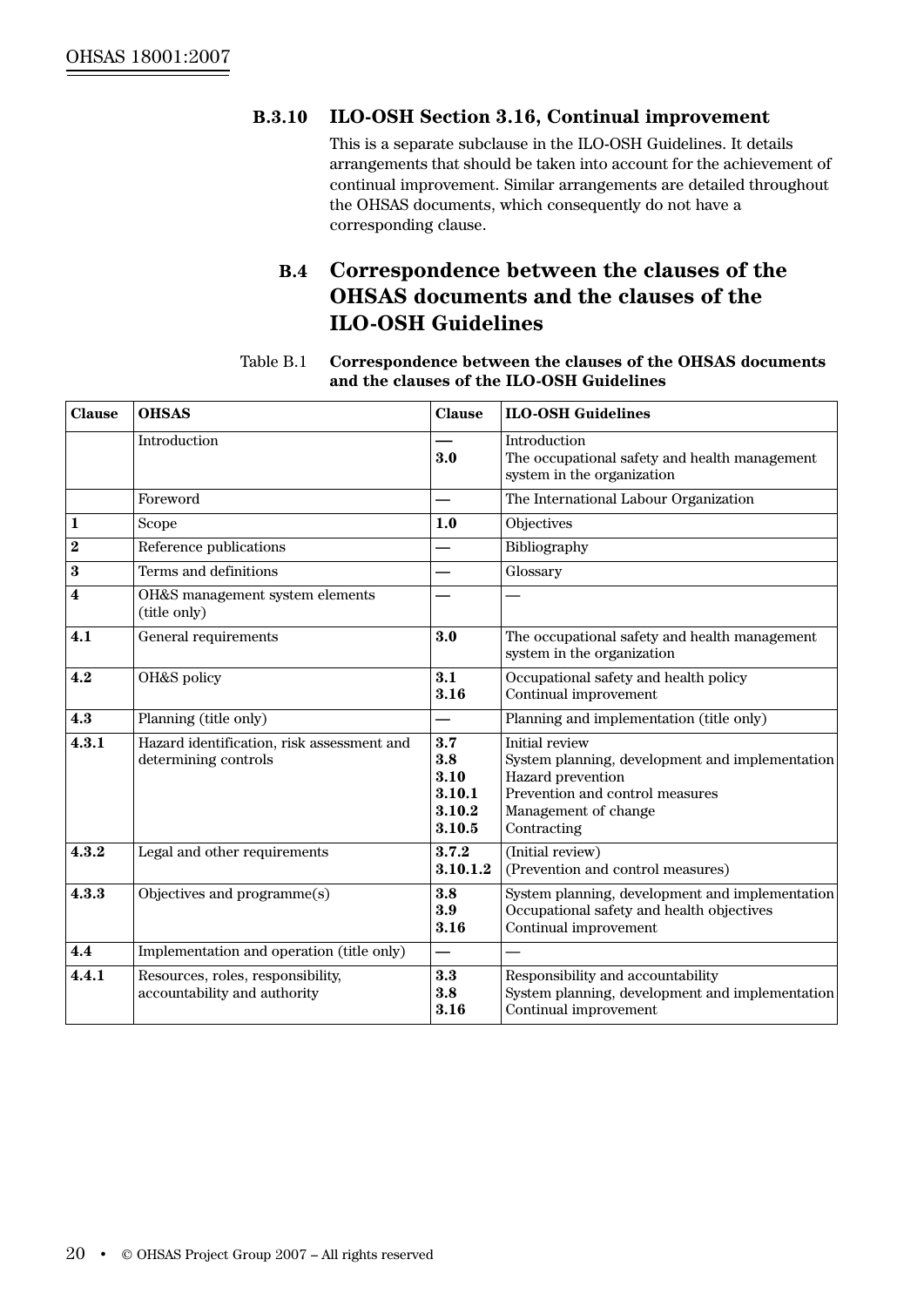| <b>Clause</b> | <b>OHSAS</b>                                                                                      | <b>Clause</b>              | <b>ILO-OSH Guidelines</b>                                                                                                                                   |
|---------------|---------------------------------------------------------------------------------------------------|----------------------------|-------------------------------------------------------------------------------------------------------------------------------------------------------------|
| 4.4.2         | Competence, training and awareness                                                                | 3.4                        | Competence and training                                                                                                                                     |
| 4.4.3         | Communication, participation and<br>consultation                                                  | 3.2<br>3.6                 | Worker participation<br>Communication                                                                                                                       |
| 4.4.4         | Documentation                                                                                     | 3.5                        | Occupational safety and health management<br>system documentation                                                                                           |
| 4.4.5         | Control of documents                                                                              | 3.5                        | Occupational safety and health management<br>system documentation                                                                                           |
| 4.4.6         | Operational control                                                                               | 3.10.2<br>3.10.4<br>3.10.5 | Management of change<br>Procurement<br>Contracting                                                                                                          |
| 4.4.7         | Emergency preparedness and response                                                               | 3.10.3                     | Emergency prevention, preparedness and response                                                                                                             |
| 4.5           | Checking (title only)                                                                             |                            | Evaluation (title only)                                                                                                                                     |
| 4.5.1         | Performance measurement and monitoring                                                            | 3.11                       | Performance monitoring and measurement                                                                                                                      |
| 4.5.2         | Evaluation of compliance                                                                          |                            |                                                                                                                                                             |
| 4.5.3         | Incident investigation, nonconformity,<br>corrective action and preventive action<br>(title only) |                            |                                                                                                                                                             |
| 4.5.3.1       | Incident investigation                                                                            | 3.12<br>3.16               | Investigation of work related injuries, ill health,<br>diseases and incidents and their impact on safety<br>and health performance<br>Continual improvement |
| 4.5.3.2       | Nonconformity, corrective and preventive<br>action                                                | 3.15                       | Preventive and corrective action                                                                                                                            |
| 4.5.4         | Control of records                                                                                | 3.5                        | Occupational safety and health management<br>system documentation                                                                                           |
| 4.5.5         | Internal audit                                                                                    | 3.13                       | Audit                                                                                                                                                       |
| 4.6           | Management review                                                                                 | 3.14<br>3.16               | Management review<br>Continual improvement                                                                                                                  |

### Table B.1 **Correspondence between the clauses of the OHSAS documents and the clauses of the ILO-OSH Guidelines** (*continued*)